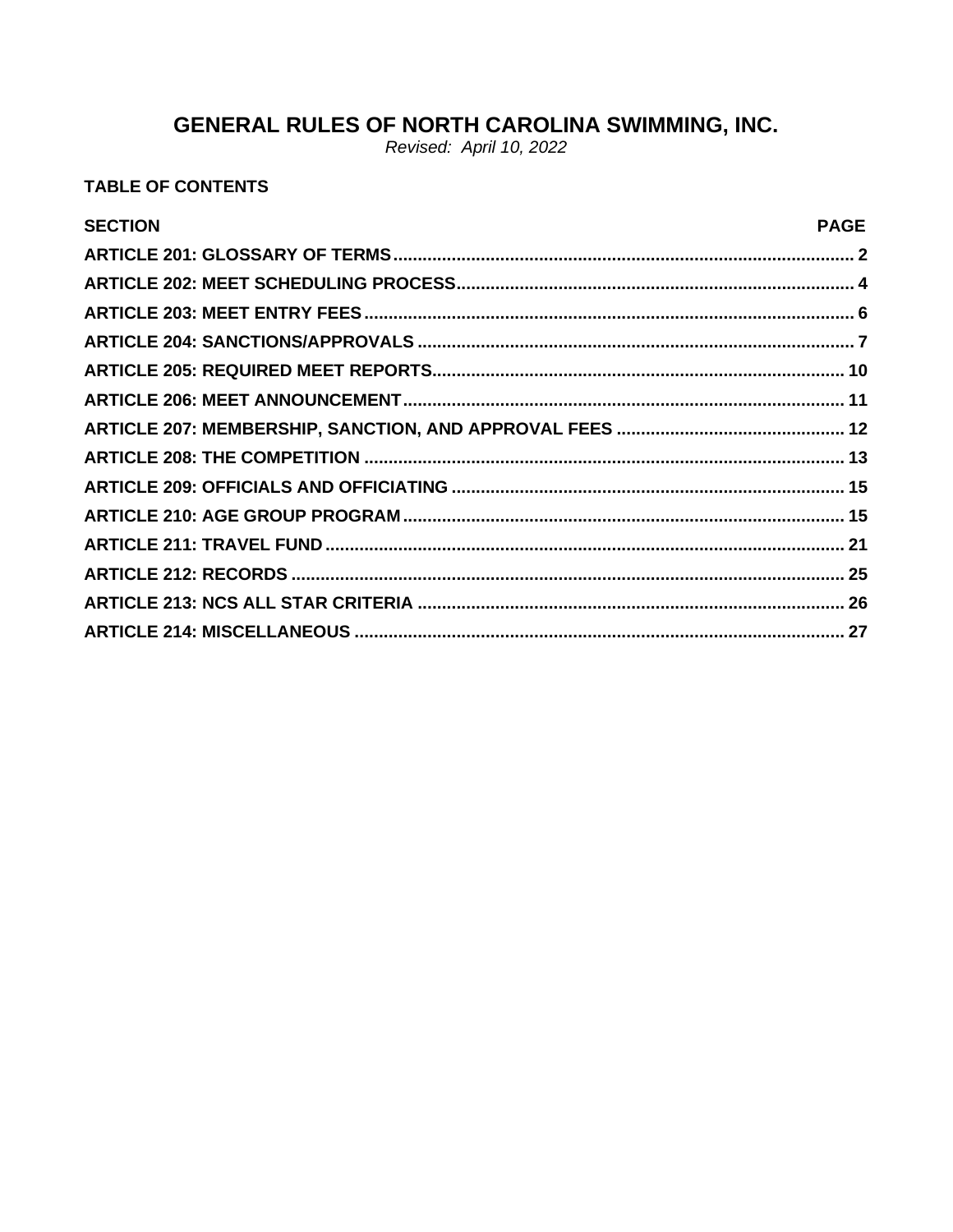## **ARTICLE 201: GLOSSARY OF TERMS**

<span id="page-1-0"></span>AGE GROUP - The class of competition with some age restriction. Also, a grouping of swimmers by age. See Article 210 for currently recognized NCS age groups.

AGGREGATE RELAY TIME - Times achieved by four swimmers in individual events which are added together to arrive at a relay time for entry purposes.

APPROVAL - A permit issued by USA Swimming to conduct a meet in conformance with USA Swimming technical rules in which both USA Swimming members and non-USA Swimming members may compete. A designated USA Swimming official must be present and attest that the conduct of competition conforms to all relevant USA Swimming rules and swim meet requirements in order for times to be used as USA Swimming qualifying times. Approval may be withheld or revoked at any time.

APPROVED MEET - A meet conducted in conformance with USA Swimming technical rules in which both USA Swimming members and non-USA Swimming participants may compete, and their times be used as USA Swimming qualifying times. A designated USA Swimming official present at the meet must attest that the conduct of competition conformed to all relevant USA Swimming rules and swim meet requirements in order for times to be used as USA Swimming qualifying times.

ATTACHED - A USA Swimming athlete member who represents a USA Swimming club member in a meet after meeting the requirements of USA Swimming.

BOARD OF DIRECTORS - The group that manages the affairs of NCS between meetings of the House of Delegates. See NCS Bylaws, Article 5.

CLOSED COMPETITION - A competition open only to members of one organization or group. (i.e., an intrasquad, Y or league Meet).

CLUB - An organization which has been accepted for membership by USA Swimming and operates on a year-round basis.

COURSE - Designated distance over which competition is conducted.

LONG COURSE METERS - 50 meters (55 yards to be recorded as 50 meters).

SHORT COURSE METERS - 25 meters.

SHORT COURSE YARDS - 25 yards

OPEN WATER COURSE - As sanctioned, approved, or observed.

EVENT - A race or series of races in a given stroke and/or distance. For competitive limits, one event equals one record attempt against time, one-time trial, one timed final, one preliminary, or one preliminary plus its related final.

EX OFFICIO - A member of a body (the board of directors or committee) who is part of it by virtue of holding another position.

FINAL - Any single race that determines final places and times in an event.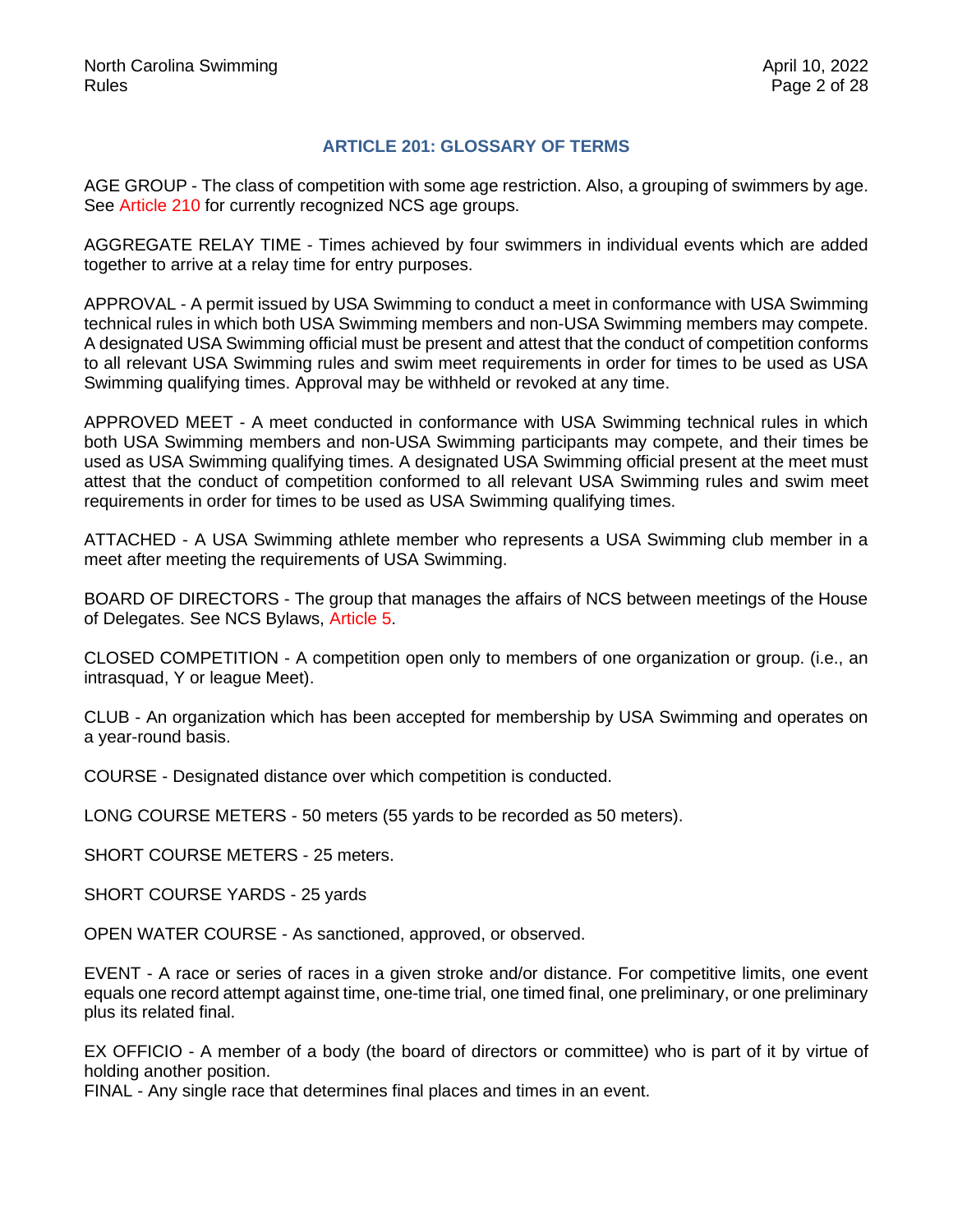HOUSE OF DELEGATES - The group comprised of athletes, clubs, coaches, officials, volunteers, other representatives, and their officers that manage the affairs of NCS. See NCS Bylaws, Article 4.

INITIAL DISTANCE - That portion of a race for which an official time may be recorded, but which is not in itself a completed event.

INVITATIONAL COMPETITION - A competition for only those athletes, clubs, and organizations invited by the meet host.

LSC (LOCAL SWIMMING COMMITTEE) - An administrative division of USA Swimming with supervisory responsibilities within certain geographic boundaries designated by USA Swimming.

MEET - Competition, clinic, exhibition, Swim-a-thon, benefit, or other event or series of events where amateur swimmers compete, demonstrate, or exhibit.

NCS, legally incorporated as North Carolina Swimming, Inc. - The LSC for swimming in the state of North Carolina, as defined in USA Swimming Rules and Regulations.

NGB (National Governing Body) - An organization that is responsible for the conduct of a particular sport in the United States. The NGB for swimming in the United States is USA Swimming.

OBSERVED SWIM - A swim observed by assigned USA Swimming officials for conformance with USA Swimming technical rules in a meet conducted under non-USA Swimming Rules.

RACE - Any single swimming competition, e.g., preliminary, final, timed final.

SANCTION - A permit issued by USA Swimming to conduct a meet in conformance with all USA Swimming Rules. Any Sanction may be withheld or revoked at any time.

SANCTIONED MEET - A meet conducted in conformance with all USA Swimming rules.

SEASONS - There are two competitive swimming seasons within each year: May through August, referred to as Long Course Season or Summer Season, and September through April, referred to as Short Course, Spring, Winter, or Fall Season.

SENIOR - The class of competition without any age restriction.

SPLIT TIME - Time recorded from official start to completion of an initial distance within a longer event.

TEAM RELAY TIME - A time achieved in a relay event by four members of a club/organization.

UNATTACHED - A USA Swimming athlete member who does not represent a USA Swimming club member.

USA SWIMMING - The National Governing Body for swimming in the United States and legally incorporated as United States Swimming, Inc. USA Swimming is responsible for the conduct and administration of swimming in the United States and affiliated with the Fédération Internationale de Natation Amateur (FINA), the international federation for aquatics, through United States Aquatic Sports, Inc. (USAS).

USA SWIMMING RULES AND REGULATIONS - The Official Rules and Regulations of USA Swimming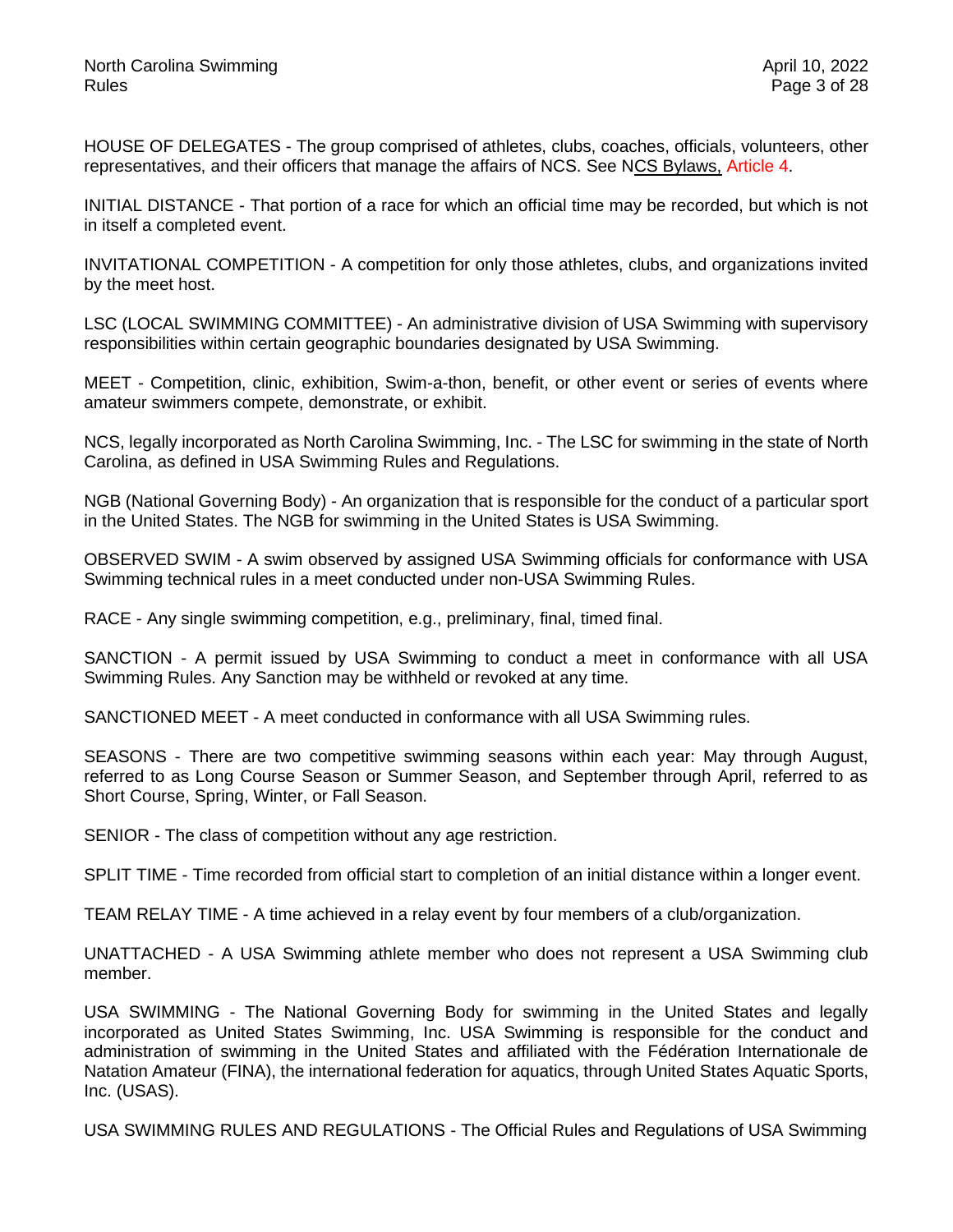### **ARTICLE 202: MEET SCHEDULING PROCESS**

#### <span id="page-3-0"></span>202.1. SCHEDULING

- .1 Except when the House of Delegates determines otherwise by a 2/3 majority, the schedule for each short course season (September through approximately April) shall be approved at the corresponding House of Delegates meeting the previous Spring and the schedule for each long course season (approximately May through August) shall be approved at the corresponding House of Delegates meeting the previous Fall.
- .2 The Scheduling Coordinator and staff shall develop a framework for the appropriate future season schedule. The framework shall include national, zone, sectional and championship meets, events which may impact meets and protected dates.
- .3 A protected date is a date where no additional NCS sanctioned meets open to a particular level of swimmer may be subsequently added to the schedule. Saturday and Sunday of any weekend for the following events on the scheduled NCS calendar will be protected dates for which no meets shall be sanctioned or approved except as noted.
	- A. Regularly scheduled HOD meetings
	- B. NCS SC 14 and Under and Senior Championships Meets
	- C. NCS LC 14 and Under and Senior Championships Meets
	- D. NCS Open Water Championships

Closed championships are exempt. Meets may be awarded on the dates of events B or C for swimmers who are ineligible to compete in the protected meet.

The Operations Committee may approve meets on protected weekends that do not detract from attendance at the protected event.

In the year of Olympic Trials, a meet may be sanctioned with the support of the National Team Director during the protected date of the Open Water Championships if the meet is designed and sanctioned to provide a beneficial opportunity to swimmers participating in or are nearly qualified for the selection meet (minimum of Winter Junior time standard).

- .4 The Scheduling Coordinator/staff, shall post the scheduling framework to the North Carolina Swimming website at least forty (40) days prior to the upcoming House of Delegates meeting.
- .5 Based on the scheduling framework, the Scheduling Coordinator/staff shall solicit bids from member clubs and prepare a recommended schedule for consideration by the House of Delegates.
- .6 To bid for a meet, a club shall complete the current bid submission form (as prepared by the Scheduling Coordinator/staff). Submissions must be received 1 day prior to the Operations Committee meeting to set the calendar. This form shall include proposed dates, site, type of meet, tentative order of events and qualifying standards (if any), all proposed fees (including, but not limited to, entry fees, facility surcharges, travel fund surcharges, parking fees, spectator fees and any other NCS approved fees), and other relevant information about the meet.

Clubs bidding to host any NCS LSC Championship meet must be approved by USA Swimming for the Safe Sport Recognized Program at the time of the bid submission. Clubs should maintain SSRP status through the conclusion of the LSC Championship meet they are awarded.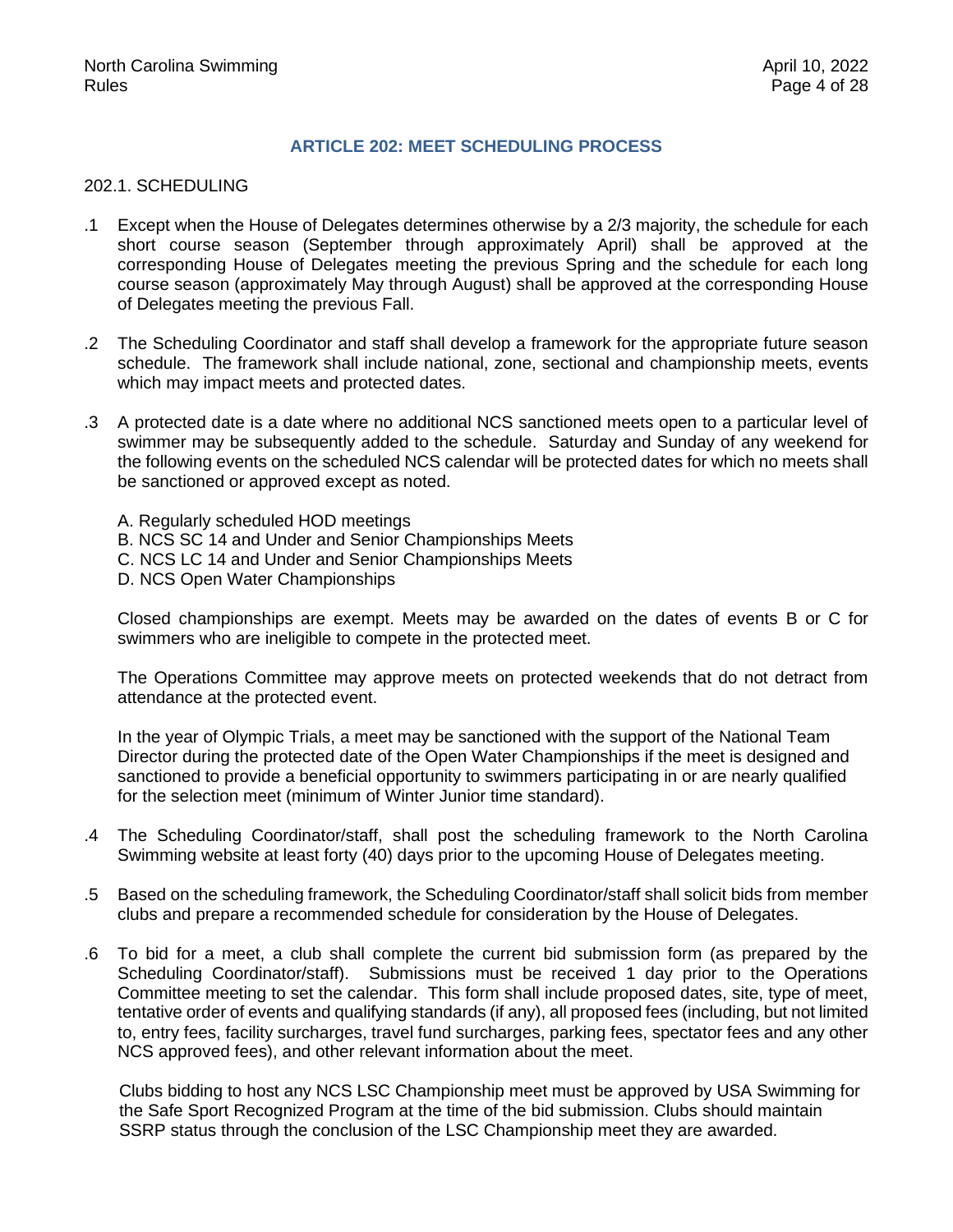- .7 For a meet that has been properly bid to remain on the schedule and sent to the House of Delegates, a representative of the host club must be present at the Operations Committee meeting.
- .8 Once approved, the schedule shall be open to additional meets if any such meet does not conflict with a protected date. Any requests for additional meets must be submitted to the Scheduling Coordinator and the sanctions committee prior to the appropriate sanction request deadline (30 days prior to the meet start date for closed, dual, tri or quad meets and 60 days prior the meet start date for all other type meets). Requests for additional meets that are made after the sanction request deadline shall be assessed a late fee in addition to the sanction fee as detailed in the summary chart in section 204.6. Meet requests within 8 days of the meet start date will not be considered. The Scheduling Coordinator shall have the authority to approve or reject any additional meets submitted for scheduling approval. A club may appeal any rejection or fine to the Operations Committee.
- .9 After a meet has been approved as part of the schedule, material changes to information originally submitted in the bid submission form, including a change in venue or changes in fees that are mandatory and apply to all or virtually all participants, shall be submitted as soon as the changes are known to the Scheduling Coordinator for approval.
	- A. The Scheduling Coordinator can either approve or reject the changes.
	- B. If the requested change is rejected by the Scheduling Coordinator, the host can appeal the change to the Operations Committee. The Operations Committee can either accept or reject the requested changes.
	- C. If the requested change is rejected by the Operations Committee, the host can appeal the decision through the Zone Appeals Process (ZAP).
	- D. The team may also cancel the meet under the existing cancellation process.
- .10 Once the schedule is approved, any club who has had its bid approved is expected to run the awarded meet. If a club decides not to hold a meet, it may be subject to penalty, as indicated below:
	- A. For a Championship meet, if the club notifies the Scheduling Coordinator at least 180 days prior to the first day of the meet, there shall be no penalty. If the notification is received less than 180 days prior, the club shall be fined \$500.
	- B. For other meets, if the club notifies the Scheduling Coordinator at least 120 days prior to the first day of the meet, there shall be no penalty. If the notification is received less than 120 days prior, the club shall be fined \$200.
	- C. If the Operations Committee determines that an awarded meet is not essential to the schedule, it may allow the club to withdraw its bid without penalty. For example, the approved schedule may include 3 qualifying meets on a given weekend. Later, the Committee may determine that only 2 such meets are needed.
- .11 If a scheduled meet, considered essential to the schedule, is not going to be held by a club, the Scheduling Coordinator is authorized to solicit bids from other clubs and make a recommendation for an alternate host to the Operations Committee for final determination of alternate host.
- .12 The approved schedule shall be prominently posted on the North Carolina Swimming website. Any additions to or withdrawals from the approved schedule shall also be posted in way that draws attention to the change.

The award of meet date(s) shall be for the purpose of scheduling and shall not affect in any way the sanction rules in Article 201. Dates not herein classified or restricted shall be open for sanction requests. Such requests shall not be unreasonably withheld and the reason(s) for any denial shall be given to the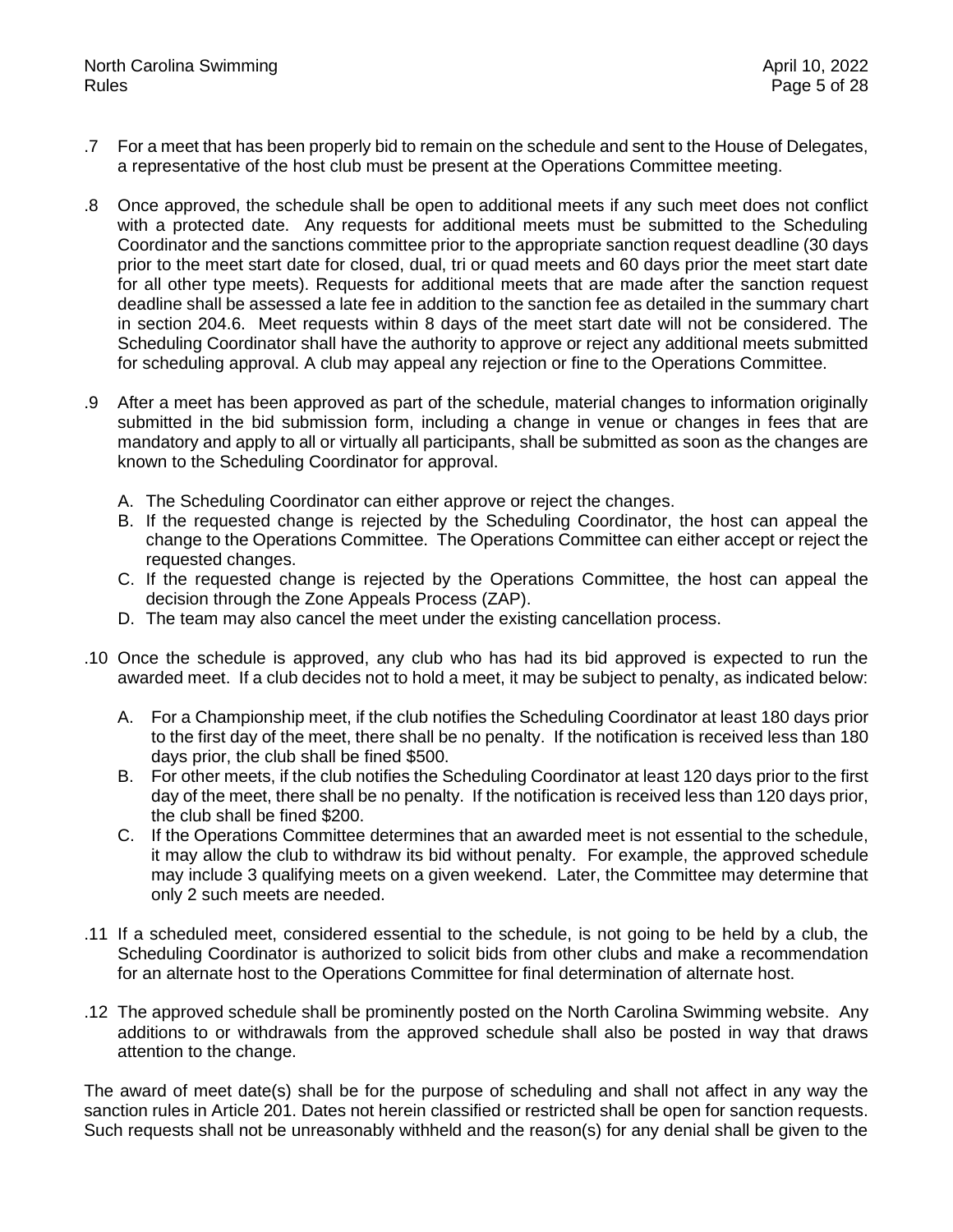requesting entity within a reasonable amount of time. A majority vote by the NCS House of Delegates or Operations Committee can override a denied sanction request.

202.2. GEOGRAPHIC RESTRICTIONS - Any Non-Championship meet of any classification may, at time of scheduling only, be restricted by the House of Delegates to clubs from a particular geographic area or particular clubs of NCS. Meets not approved by the House of Delegates at the scheduling meeting may, at time of sanction, be restricted to clubs from a particular geographic area of NCS or particular clubs.

202.3. TYPES OF MEETS - Meets are classified according to the following:

- .1 Qualifying Time Standards: As established by the NCS House of Delegates or Operations Committee
- .2 Age: Senior or Age Group
- .3 Course Type: Open Water, Long Course Meters, Short Course Meters, or Short Course Yards

<span id="page-5-0"></span>202.4. CURRENT SCHEDULE The current NCS meet schedule is posted at the NCS website.

#### **ARTICLE 203: MEET ENTRY FEES**

203.1. Non-Championship Meet ENTRY FEES

Entry fees may be set at the discretion of the meet host as outlined in the meet bid.

203.2 Championship Meet Entry Fees - The maximum allowable entry fee for NCS Championship meets is as follows:

 Short Course (Sr & AG): \$6.00 individual, \$10.00 relay Long Course (AG): \$6.00 individual, \$10.00 relay Long Course (Sr): \$8.00 individual, \$12.00 relay Facility/swimmer surcharge may not exceed \$15.00 for short course or \$15.00 for long course Relay only swimmer facility / swimmer surcharge may not exceed \$7.50 for short course or \$7.50 for long course.

203.3. FEES FOR LATE ENTRIES - The fees charged for late entries are limited to no more than double the amount listed for on-time entries in the respective meet's announcement.

203.4 NON-NCS REGISTERED ENTRANTS Meet hosts may charge non-NCS registered entrants an additional one dollar (\$1.00) per individual entry and an additional two dollars (\$2.00) per relay.

203.5. Facility Fees

- .1 Any NCS club hosting a meet on the NCS schedule may charge fees per swimmer as a facility surcharge.
- .2 In order to assess a facility surcharge, the meet classification, the facility to be used, and the amount of the surcharge must be included in the bid packet and must be approved by the NCS House of Delegates at a regular Operations Committee meeting held to approve the meet schedule or by the Board of Directors between meetings of the House of Delegates.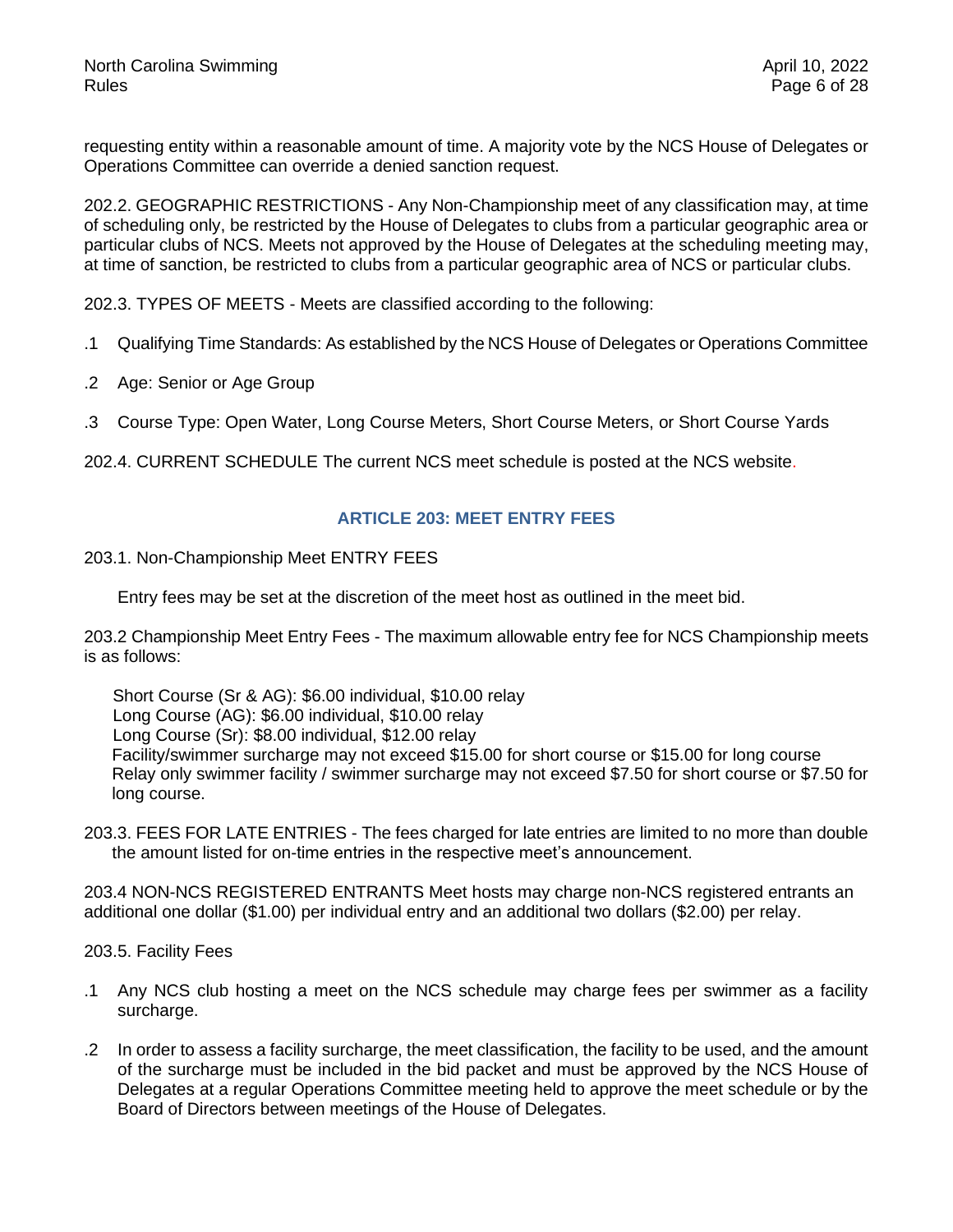## **ARTICLE 204: SANCTIONS/APPROVALS**

<span id="page-6-0"></span>204.1. USA SWIMMING REQUIREMENTS. Swimming meets (e.g., competitions, clinics, exhibitions, Swim-a-thons, benefits, or other events where amateur swimmers compete, demonstrate, or exhibit) must generally be sanctioned. Sanction applicants must be familiar with the USA Swimming Rules and Regulations covering Jurisdiction, Requirements, and Conditions that are a part of the Sanction Application. Sanctions are issued, withheld, or withdrawn in accordance USA Swimming Rules and Regulations. Special attention is called to the following provisions:

- .1 No sanction shall be issued to any organization whose interest is solely commercial or profit motivated.
- .2 United States Swimming, Inc. herein referred to as USA Swimming, must be recognized and conformed to as the sole governing body for the sport of swimming.
- .3 All swimmers competing in a sanctioned meet must be registered members of USA Swimming. USA Swimming Registration identification number must accompany each swimmer's entry
- .4 Sanctions are not transferable.
- .5 The word 'Olympic' shall not be used except that the term 'Junior Olympics' may be used for the NCS Long Course and/or Short Course 18 & Under LSC Championships.
- .6 Liability and property damage clauses releasing USA Swimming and North Carolina Swimming must appear on all entry forms.
- .7 Sanctions will be withheld from teams that have outstanding fines or meet reports that are overdue. Meets already sanctioned will not be withdrawn for these reasons.
- .8 Sanctions may be withheld or withdrawn.
- .9 No sanction shall be awarded to a team that is not currently approved by USA Swimming for the Safe Sport Recognized Program at the time of submission of the sanction request. The sanction committee in conjunction with the Safe Sport chair has the authority to waive this requirement for extenuating circumstances.

204.2. Time Trials - The purpose of Time Trials is to provide an opportunity for swimmers to achieve times. Time Trials are a race for time, not necessarily a competition between individuals. Time Trials conducted as an accessory to sanction or approved meet may be offered subject to the following:

- .1 When the Time Trial is a part of a regularly scheduled and sanctioned/approved meet, Time Trial information shall be a separate section/paragraph in the corresponding Meet Announcement but may have separate meet director and/or meet referee. Time Trials will pay a separate sanction fee and receive a separate sanction number.
- .2 Time Trials will be offered at the discretion of the Meet Referee
- .3 Entrants in Time Trials must be entered in the meet.
- .4 Daily or meet entry limits will be stated and must not exceed entry limits mandated by USA Swimming.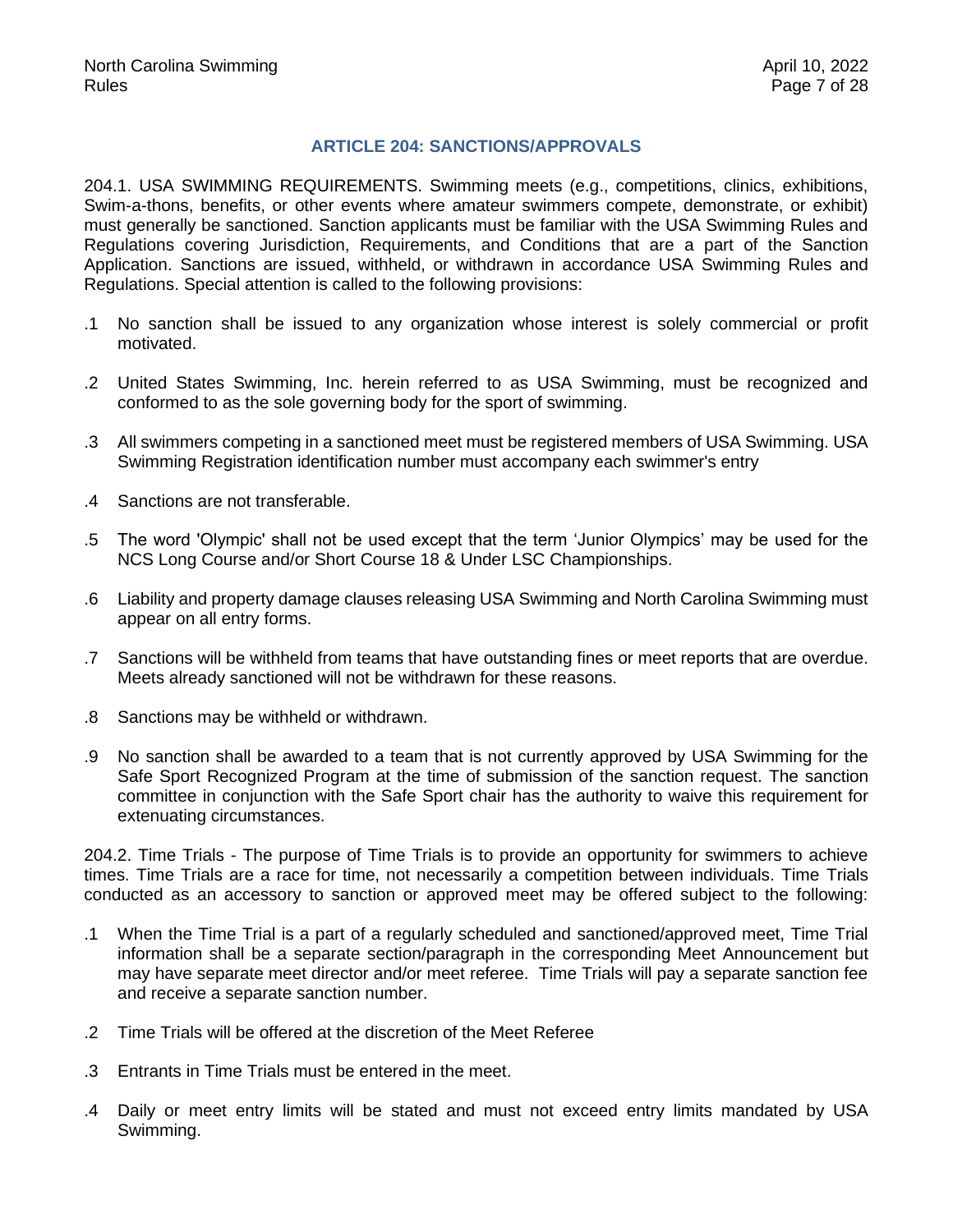- .5 The time and place for the Time Trials will be stated in the Meet Announcement and must be planned to not interfere with meet warm-ups, breaks, and competition.
- .6 All USA Swimming Rules will apply to Time Trials.

#### 204.3. SANCTION/APPROVAL REQUEST PROCEDURE

- .1 Meets For swim meets other than closed, dual, tri or quad meets, prior scheduling approval is required except as provided in Article 202. At least sixty (60) days before the meet, the meet host must submit a sanction/approval request to the sanctions committee. The sanction request shall include:
	- A. Meet announcement Sheet. See Article 206 for required information.
	- B. Order of Events.
	- C. Appropriate Fees. See Article 203.
	- D. Any additional information required by the sanctions committee.

Note: Meet hosts should submit the meet sanction request IMMEDIATELY after the meet has been scheduled by the NCS House of Delegates or Operations Committee.

- .2 Closed, Dual, Tri or Quad Meets For closed, dual, tri, or quad meets, the meet host must submit a sanction/approval request with the same information detailed above in section 204.3.1 at least thirty (30) days prior to the meet start date.
- .3 The sanctions committee shall consider the request promptly and, if approved, will issue a sanction.
- .4 The sanctioning process should be completed within thirty (30) days.
- .5 USA member swim clubs may not host Approved meets unless approved first by the House of Delegates at the scheduling meeting or the NCS Sanction Committee and then by USA Swimming. YMCA-affiliated USA Swimming clubs hosting closed league meets are exempt from these requirements.

#### 204.4. OTHER FEES AND FINES

- .1 Sanction/Approval requests shall be subject to a late fee, assessed by the Sanction Chair, or designee, that must be paid in addition to the sanction fee.
	- A. A sanction/approval request for a meet, other than a closed, dual, tri or quad meet, for which prior scheduling approval has been given but is not received at least sixty (60) days prior to the meet, a late fee of two hundred dollars (\$200.00) in addition to the sanction fee shall be assessed. . For unscheduled meets in this category the late fee is \$300.
	- B. If a sanction/approval for a closed, dual, tri or quad meet, for which prior scheduling approval has been given, is not received at least thirty (30) days prior to the meet, a late fee of fifty dollars (\$50.00) in addition to the sanction fee shall be assessed. For unscheduled closed, dual, tri, or quad meets, the late fee is \$100 for intrasquad meets and \$300 for closed league, dual, tri, or quad meets.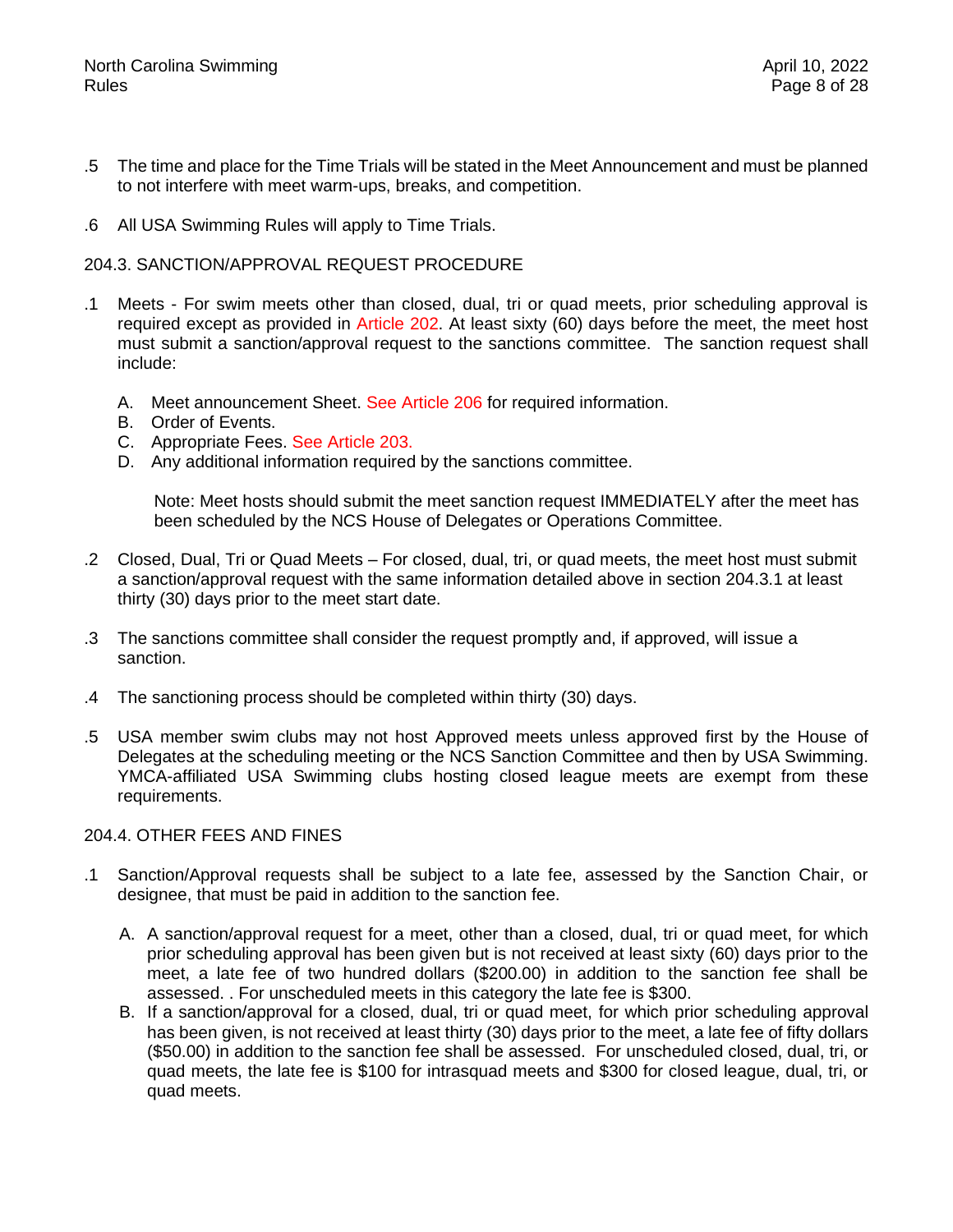- C. If Meet announcement is changed after the sanction/approval is granted without Sanction Committee approval; the sanction chair may fine the host team the late fee. The sanction chair can revoke the sanction/approval if deemed necessary.
- .2 The initial meet recon is due at least 7 days prior to the start of the meet. If additional athletes are added to the meet after the initial recon, a second recon must be sent 2 days prior to the start of the meet. If the recons are not provided in the timeline specified, the host shall pay a \$500 fine. Future sanctions for the team shall not be approved until the fee is paid. NCS Championship meets are exempt from this requirement
- .3 The Sanction Chair or designee shall assess a fine of one hundred dollars (\$100.00) or less for willful violation or neglect of the provisions of this article. The assessment of such a fine may be appealed according to NCS Rules and Bylaws.

| Meet Type        | Scheduling<br>Required* | Sanction<br>Request<br>Due**      | <b>Sanction</b><br>Fee*** | Late Fee:<br>Scheduled<br><b>Meets</b> | Late Fee:<br>Unscheduled<br><b>Meets</b> |
|------------------|-------------------------|-----------------------------------|---------------------------|----------------------------------------|------------------------------------------|
| Intrasquad       | <b>No</b>               | 30 days<br>prior to<br>meet start | \$10                      | \$50                                   | \$100                                    |
| Dual/Tri/Quad    | <b>No</b>               | 30 days<br>prior to<br>meet start | \$10                      | \$50                                   | \$300                                    |
| Closed<br>League | <b>No</b>               | 30 days<br>prior to<br>meet start | \$10                      | \$50                                   | \$300                                    |
| Sectional        | <b>No</b>               | 60 days                           | \$0                       | \$200                                  | \$300                                    |
| <b>National</b>  | <b>No</b>               | na                                | \$0                       | \$0                                    | \$0                                      |
| <b>All Other</b> | Yes                     | 60 days<br>prior to<br>meet start | \$10                      | \$200                                  | \$300                                    |

204.5 Summary Chart: Sanction Fees/Late Fees

\* While not all classes of meets are required to be on the NCS meet schedule, NCS strongly encourages clubs to include all meets on the schedule. Submitting sanction or approved meet requests for unscheduled meets after the deadline results in higher late fees.

\*\* Prior to meet start. Sanction Requests for both scheduled and unscheduled meets are due by the deadline.

<span id="page-8-0"></span>\*\*\* Meets with no fees other than travel fund - \$0 sanction fee – Fees shall accompany requests for sanction or approval.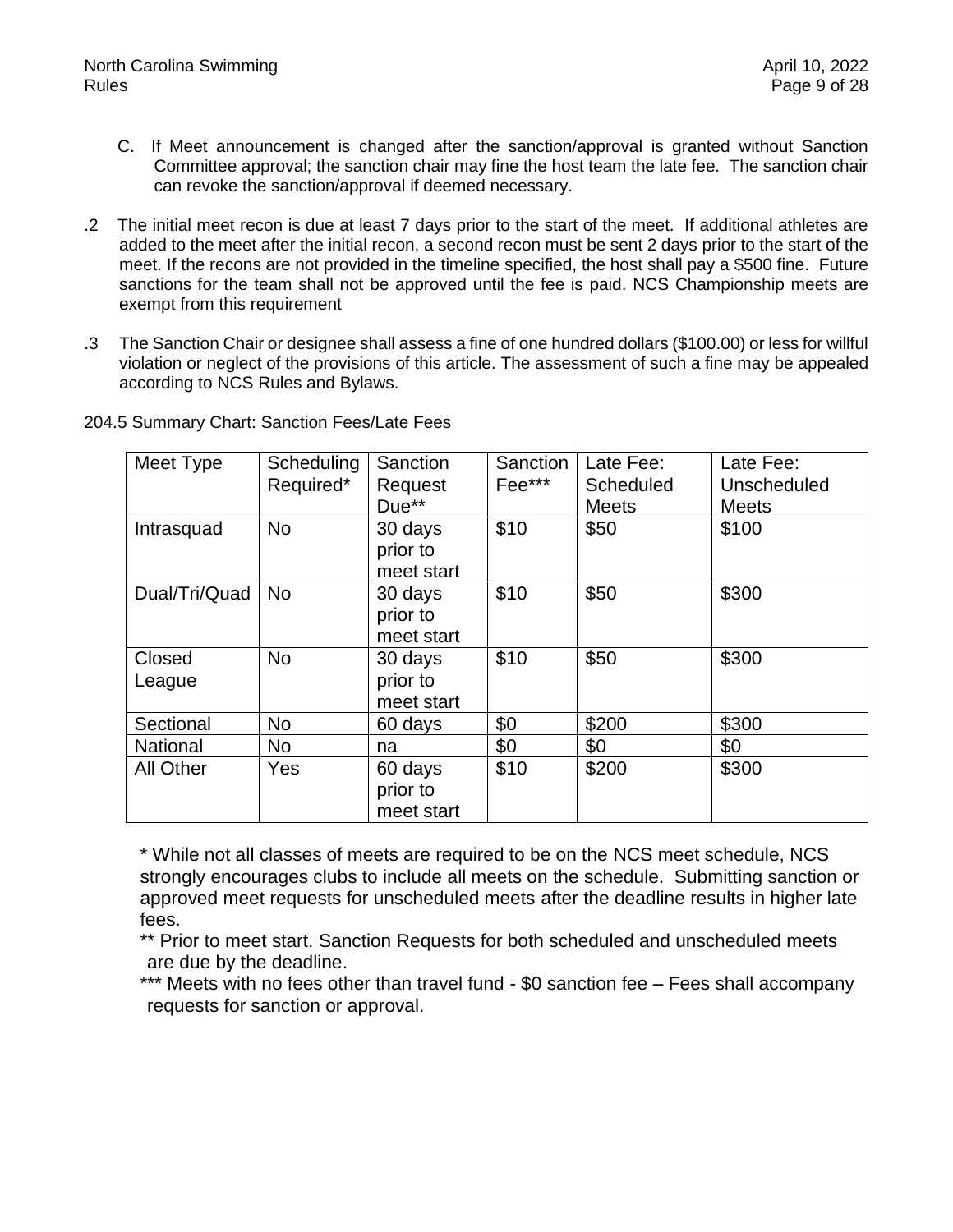# **ARTICLE 205: REQUIRED MEET REPORTS**

205.1 FINANCIAL REPORTS Within thirty (30) days of the completion of the meet, file a complete financial report detailing income and expense with the Treasurer. Failure to mail the appropriate financial reports and payment to the Treasurer within thirty (30) days shall result in an automatic fine of \$100.00

205.2 RECEIPTS AND VOUCHERS Receipts and vouchers may also be required and must be submitted within fifteen (15) days after being requested by the Treasurer. Failure to mail the requested receipts and vouchers to the Treasurer may result in a fine of up to fifty dollars (\$50.00).

# 205.3. PAYMENT OF FEES

- .1 All fees and receipts, and surcharges due must be paid to the Treasurer within thirty (30) days after completion of the meet. Failure to mail the appropriate fees and/or receipts due may result in a fine of up to fifty dollars (\$50.00).
- .2 Travel Fund receipts are to be identified as 'Travel Fund.'
- .3 The Entry Fee Assessment of total entry fees for sanctioned and approved meets, is to be identified as 'Assessment Fee of Entry Fees' and must be paid according to the following schedule:
	- A. National Championships: 0%
	- B. Sectional and Zone Championships: 0%
	- C. Senior, Age Group and Senior/Age Group meets, year-round: 8%
	- D. Open Water Meets: 0%
- .4 Assessment of all per swimmer fees required for entry into sanctioned and approved meets in excess of \$13 (short course) or \$18 (long course): 8%
- .5 For any sanctioned meet where an entry fee is charged, the host is responsible for payment of the assessment fee of entry fees for each entry in the meet regardless of whether or not competitors from the meet host paid entry fees.

# 205.4. RESULTS

- .1 Required Items
	- A. Name of meet, date, site, and course (pool length)
	- B. Sanction number
	- C. List of participating clubs and their corresponding club codes (abbreviations.) Meets must use the NCS Official Codes. Each unattached competitor must be identified with his LSC, place of residence, or club to which transferring.
	- D. All event results segregated by age groups and sex. Within each age group and sex, the results for each stroke shall be in the following order: freestyle, backstroke, breaststroke, butterfly, and individual medley followed by the relays.
	- E. Official preliminary, finals, swim-off, and re-swim times of all competitors in order from fastest to slowest and with all lead-off split times from fully automatic timing that can be used for National Qualifying, National Age Group Recognition, etc. The results of meets with slower than 'A' qualifying time standards must indicate all times that are 'A' or faster.
	- F. Ages of all swimmers in all individual and relay events in which the entrants may be more than two years apart in age, e.g. 13-18, 15-18, Senior, Open.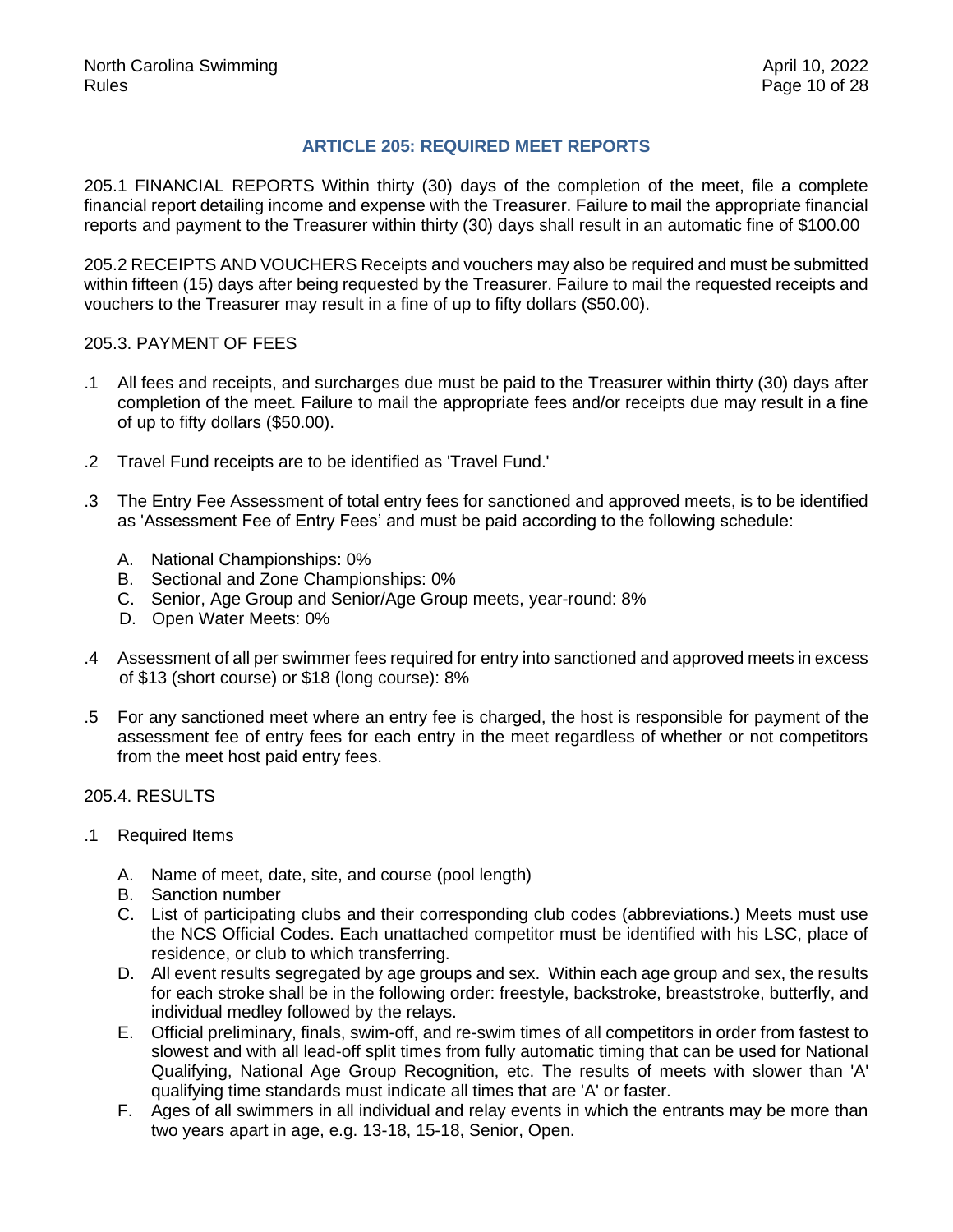- G. For meets with faster 'A' or faster qualifying time standards, the first and last names of all relay participants.
- .2 Recipients Electronic competition results must be provided within fifteen (15) days to all clubs that participated in the meet. Additionally, a Meet Manager back-up file shall be sent to the NCS Executive Director within three (3) days of the end of the competition. Meet results shall be posted on the NCS website in PDF, HTML and TM Results. The Executive Director shall acknowledge receipt of results, with corrections indicated if applicable, to the meet host and Times Coordinator.
- <span id="page-10-0"></span>.3 Fine - Failure to provide appropriate meet results within fifteen (15) days will result in an automatic fine of one hundred dollars (\$100).

#### **ARTICLE 206: MEET ANNOUNCEMENT**

206.1. MEET EVENT INFORMATION A list of the information required in meet event announcement information is included in the Meet Director's Handbook. Descriptions of the facility included in the meet announcement shall accurately describe the portions, including warm up pool/ lanes, of the facility available for the competition, in the event that portions of the facility will not be made available to the competition.

#### 206.2. FEES

- .1 ENTRY FEES It is the decision of the meet host whether or not to refund entry fees, except that entry fees will be refunded whenever the host club cancels an event (individual or relay). Entry fees for events that are cancelled due to circumstances beyond the control of the Meet Host do not have to be refunded.
- .2 A list of the maximum fees allowable is in Article 203.

206.3. MAILING DATES The entry forms and event information sheet shall be mailed or otherwise distributed (including posting on the NCS website) at least thirty (30) or more days prior to the meet. Event forms and event information shall not be mailed or distributed until the event is sanctioned or approved.

206.4 ENTRY DEADLINE The entry deadline cannot be no more than ten (10) days prior to the first day of the swim meet.

206.5 CHASE STARTS Chase starts may only be conducted for 100 meter and longer events in 50M pools with starting platforms and water depths of 4' or deeper on both ends. The timing systems for both ends shall be identical and shall conform to USA Swimming primary timing system requirements. If chase starts are to be considered, the option should be declared in the meet announcement that is submitted for sanctioning.

The Meet Director and Meet Referee shall jointly make requests to add previously unapproved chase starts to a meet to the Sanctions Committee no later than 24 hours after the entry deadline. If the exception is approved, the information shall be communicated to teams entered in the meet within 24 hours of approval and entry fees shall be refunded to teams who decline to participate in chase start events. Conducting chase starts without prior Sanction Committee approval is subject to penalties.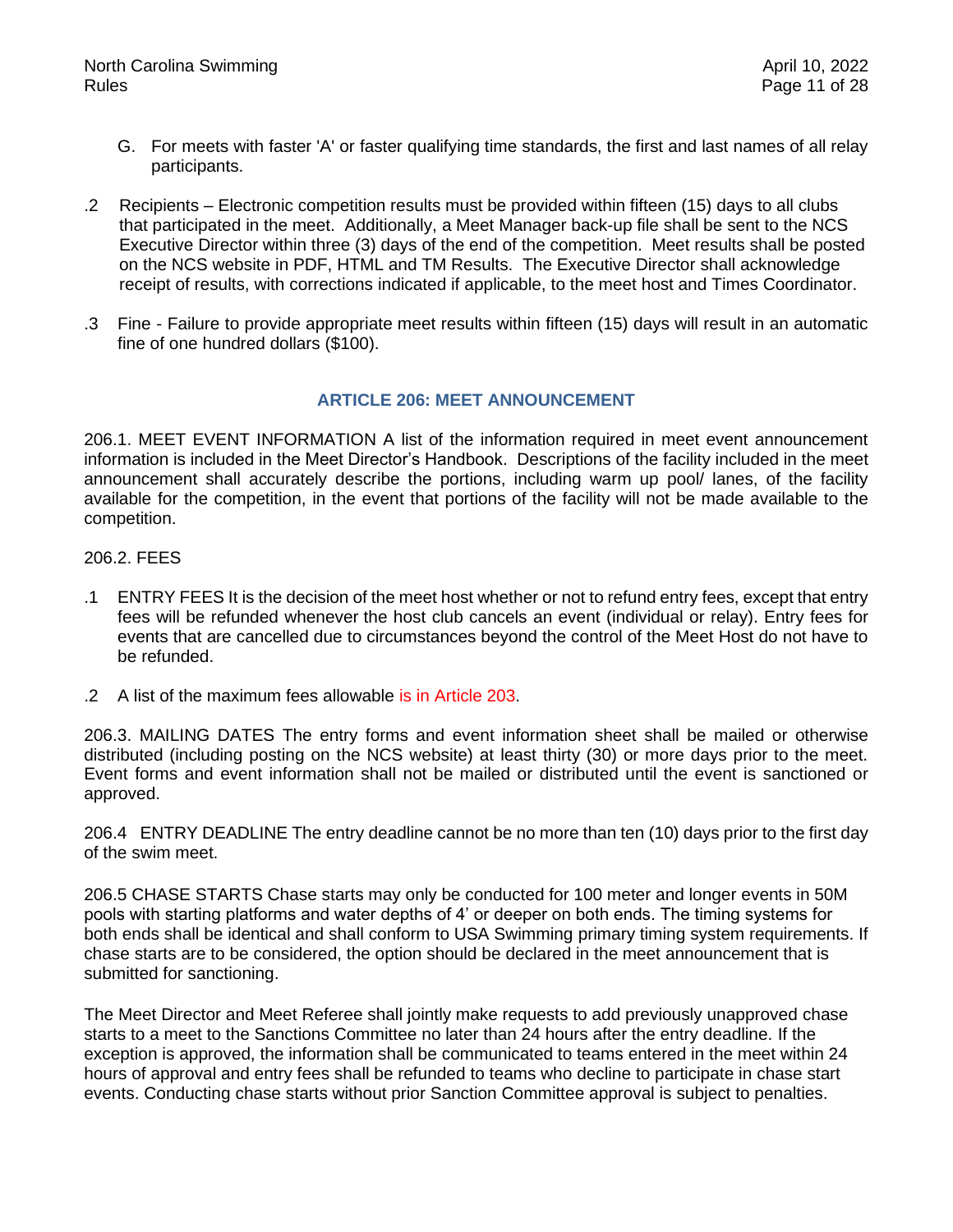206.6 TWO PER LANE Two-per-lane competition may only be conducted for freestyle events of 400M or longer in 50M pools with 9-foot-wide lanes. Swimmers may start from either end of the pool provided starting platforms and water depths of 4' or deeper are available on each end and identical, independent timing systems that conform to USA Swimming primary timing system requirements are operating for each heat. If two-per-lane competition is to be considered, the option should be declared in the meet announcement that is submitted for sanctioning. Information about lane width shall be included in the facility description

The Meet Director and Meet Referee shall jointly make requests to add previously unapproved 2-perlane events to a meet to the Sanctions Committee no later than 24 hours after the entry deadline. If the exception is approved, the information shall be communicated to teams entered in the meet within 24 hours of approval and entry fees shall be refunded to teams who decline to participate in two-per-lane events. Swimming any events two-per-lane without prior approval is considered subject to penalties.

# **ARTICLE 207: MEMBERSHIP, SANCTION, AND APPROVAL FEES**

<span id="page-11-0"></span>207.1. NCS AFFLIATED GROUP MEMBERSHIP \$25.00 is the current annual NCS group membership fee plus the current USA Swimming required fees.

.1 Leagues shall submit the names of their member clubs to the registrar when renewing registration. The registrar shall be notified of any changes in league membership during the year in writing. The list maintained by the registrar shall be the official membership list for the league.

#### 207.2 NCS CLUB MEMBERSHIP

- .1 NEW CLUB MEMBERS FEE: \$25 plus the current USA Swimming required fees
- .2 RENEWAL CLUB MEMBERSHIP:
	- A. Head Coaches must renew their USA Swimming memberships concurrently with renewing their NCS Club Memberships.
	- B. CLUB MEMBERS must name athlete representative on registration form to renew club membership.
	- C. FEE From 9/1 to 12/20 \$25.00 plus the current USA Swimming required fees.
	- D. FEE After 12/20 \$130.00 plus the current USA Swimming required fees.

207.3 NCS YEAR-ROUND ATHLETE MEMBERSHIP \$10.00 is the current annual NCS Swimming athlete membership (registration) fee plus the current USA Swimming required fees.

207.4 NCS FLEX MEMBERSHIP \$10.00 is the current annual NCS Swimming flex membership (registration) fee plus the current USA Swimming required fees (effective 9/1/2018).

207.4 NCS SINGLE SEASON ATHLETE MEMBERSHIP \$10.00 is the current seasonal NCS Swimming athlete membership (registration) fee plus the current USA Swimming required fees.

207.5 NCS SINGLE MEET OPEN WATER ATHLETE MEMBERSHIP \$10.00 is the current NCS Swimming athlete membership (registration) fee plus the current USA Swimming required fees.

207.6 NCS INDIVIDUAL MEMBERSHIP \$10.00 is the current annual NCS Swimming non-athlete membership fee plus the current USA Swimming required fees.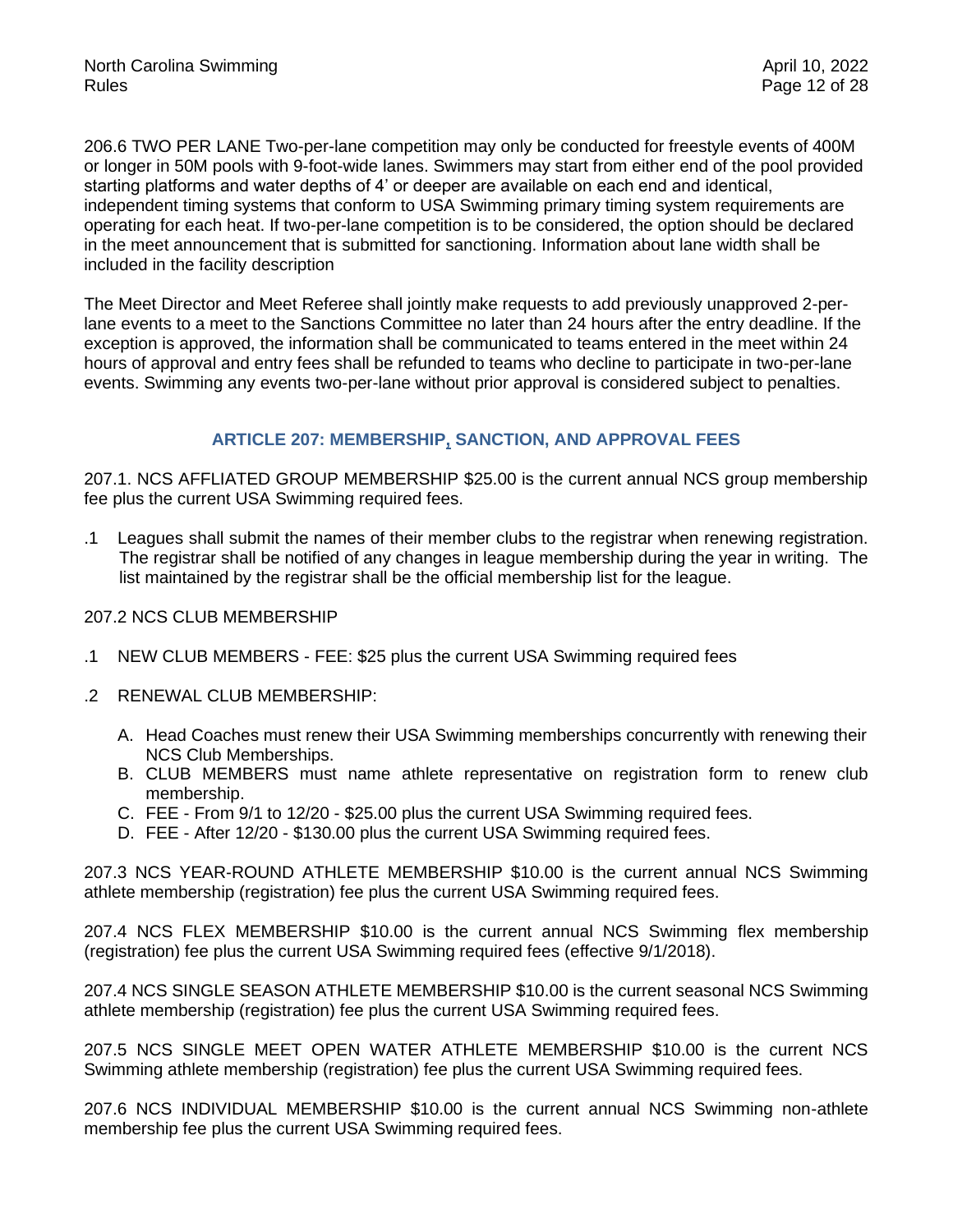#### 207.7 NCS COACH/JUNIOR COACH MEMBERSHIP

- .1 NEW COACH/JUNIOR COACH MEMBER
	- A. FEE: \$10.00 plus the current USA Swimming required fees.
- .2 RENEWAL COACH/JUNIOR COACH MEMBER
	- A. All certifications must be up to date before renewal application will be considered complete.
	- B. NCS COACH/JUNIOR COACH RENEWAL
		- 1. FEE: From 9/1 to 12/20 \$10.00 plus the current USA Swimming required fees.
		- 2. FEE: After 12/20- \$50.00 plus the current USA Swimming required fees.
	- C. COACH/JUNIOR COACH RENEWAL (Non NCS)
		- 1. FEE: \$10.00 plus the current USA Swimming required

207.8 OUTREACH MEMBERSHIP FEE - The current annual NCS Swimming Outreach membership fee is \$0.00 plus the current USA Swimming required fees.

<span id="page-12-0"></span>207.9 Registration fees are non-transferrable. Change to a different level of membership will require a new registration fee.

#### **ARTICLE 208: THE COMPETITION**

208.1 CHAMPIONSHIPS Unless excepted herein, NCS Championships shall be held as specified in the USA Swimming Rules and Regulations, subject to available facilities and personnel.

.1 The Operations Committee shall coordinate the development of the meet announcement template for the NCS championship meets. The meet announcement and any changes shall be approved by the Operations Committee and the Officials Committee. Any requests for changes must be made in writing to the Operations Vice-Chair by no later than May 15 for long course championships and November 15 for short course championships.

208.2. TECHNICAL RULES - Rules of competition outline for all swimming events in the USA Swimming Rules and Regulations: Technical Rules, Part Ishall apply to all NCS sanctioned meets.

208.3. INDIVIDUAL SCRATCH RULE - Swimmers shall inform themselves of the meet starting time and shall report to the proper meet authorities promptly upon call. The meet announcement shall specify all mandatory check-in and scratch deadlines and procedures.

- .1 Pre-Seeded Meets Any swimmer not reporting for or competing in an individual timed final event shall not be penalized.
- .2 Events Seeded on the Deck Any swimmer entered in an individual event that is seeded on the deck, in whole or in part, who has checked in for that event, must swim in the event unless the swimmer notifies the clerk of course before the seeding for that event has begun that the swimmer wishes to scratch or as noted in 208.3.4 A or D.. Failure to scratch prior to seeding and not swimming the event will result in the swimmer being barred from the next individual event in which the swimmer entered in the meet. Unless the meet announcement states otherwise, events seeded on the deck shall be closed for seeding no later than thirty (30) minutes prior to the start of the event except that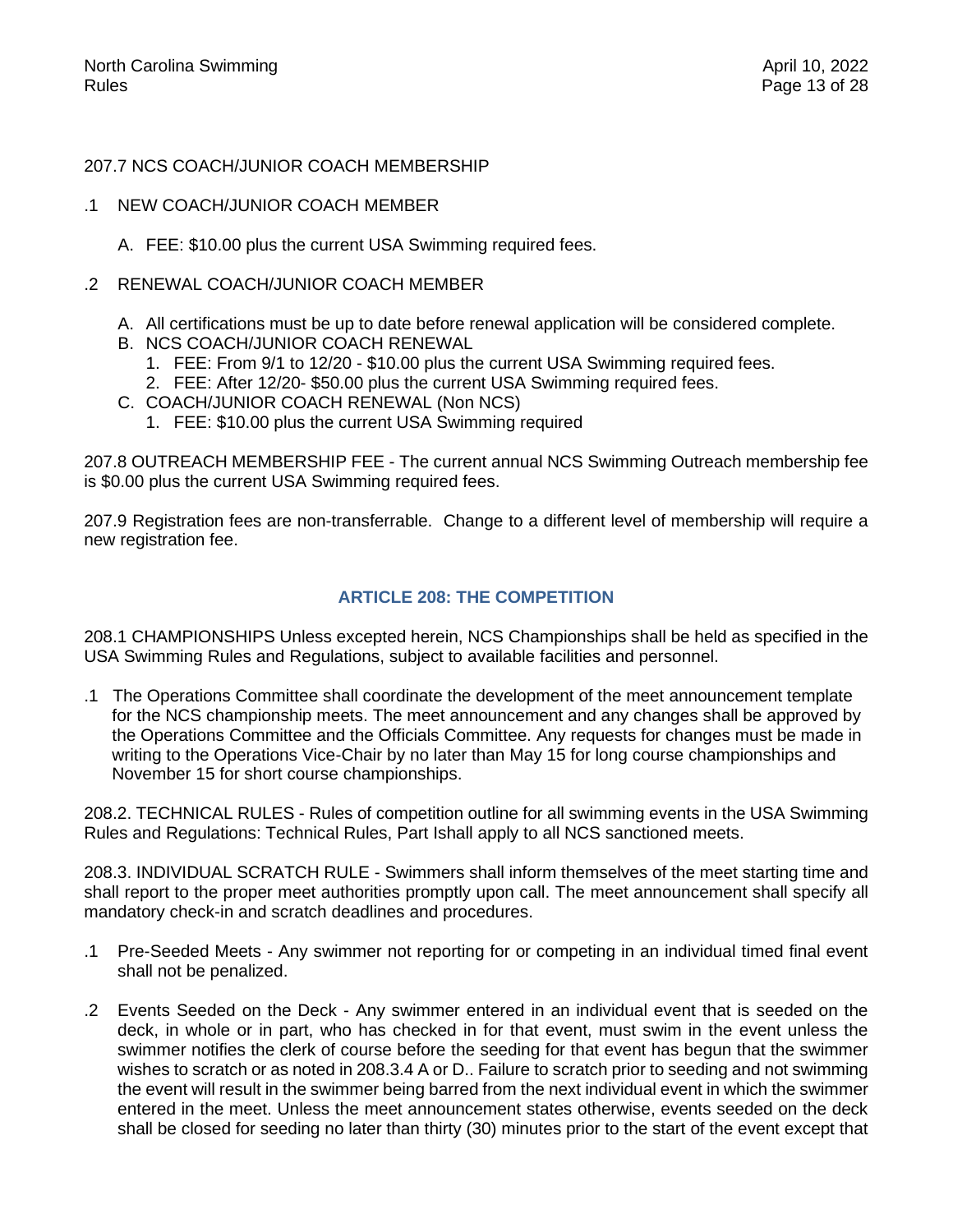individual events of 400 meters or longer may be closed for seeding up to twenty four (24) hours before the expected start of the event if the check-in/scratch deadline occurs after the beginning of the meet and is announced in the meet announcement.

- .3 Preliminary and Finals Events
	- A. Any swimmer not reporting for or competing in a pre-seeded preliminary heat when finals are scheduled shall not be penalized. If the preliminary heat is seeded on the deck, then 208.3.2 applies
	- B. Any swimmer qualifying for an A final, scored or not scored, or B scored final race in an individual event who fails to compete in said A or B final race shall be barred from further competition for the remainder of the meet, except as noted in 208.3.4. A declared false start or deliberate delay of meet is not permitted and will be regarded as a failure to compete.
	- C. In the event of withdrawal or barring of a swimmer from competition, when possible, the Referee shall fill the A, B, or C final with the next qualified swimmer(s). First and second alternates shall be announced along with the final qualifiers. These and all other alternates and those qualifying for non-scoring B or C finals shall not be penalized if unavailable to compete
	- D. When the B or C final has not yet been swum and a barring or withdrawal is known in advance by the Referee, the Referee should re-seed the A, B, or C finals, if necessary, to insert the alternate(s) in the appropriate lane(s), filling all lanes in the final. In order to prevent undue delay of the A, B, or C finals, the Referee may elect to fill the empty lane(s), without re-seeding, with the next qualified alternate, or if unavailable, the next qualified swimmer(s) who is/are present in the starting area and ready to swim
	- E. If a C or B final has already been swum, the A final of that event shall be swum without filling the empty lane(s)
- .4 Exception for Failure to Compete No penalty shall apply for failure to compete in or scratch an individual event if:
	- A. The Referee is notified in the event of illness or injury and accepts the proof thereof.
	- B. The swimmers qualifying for an A final or B final race based upon the results of the preliminaries notifies the Referee within thirty (30) minutes after announcement of the qualifiers of that final race that they may not intend to compete and also declares his final decision whether or not to scratch within thirty (30) minutes following his last individual preliminary heat, swim-off, or reswim.
	- C. The swimmer was not named in any finals heat during the initial announcement of results
	- D. It is determined by the Referee that failure to compete is caused by circumstances beyond the control of the swimmer.

# 208.4. RELAY SCRATCH RULE

.1 All Meets - Any relay or relay member, in a relay event that fails to compete in or report for that event shall not be penalized.

# 208.5. OFFICIATING

- .1 Each Referee must be certified as a 'Referee' by NCS and their name must appear in the Meet announcement of each meet at which he/she is to serve as Referee.
- .2 All Stroke and Turn Judges, Starters, and Referees shall be certified by NCS pursuant to Article 209 and conform to USA Swimming Rules and Regulations.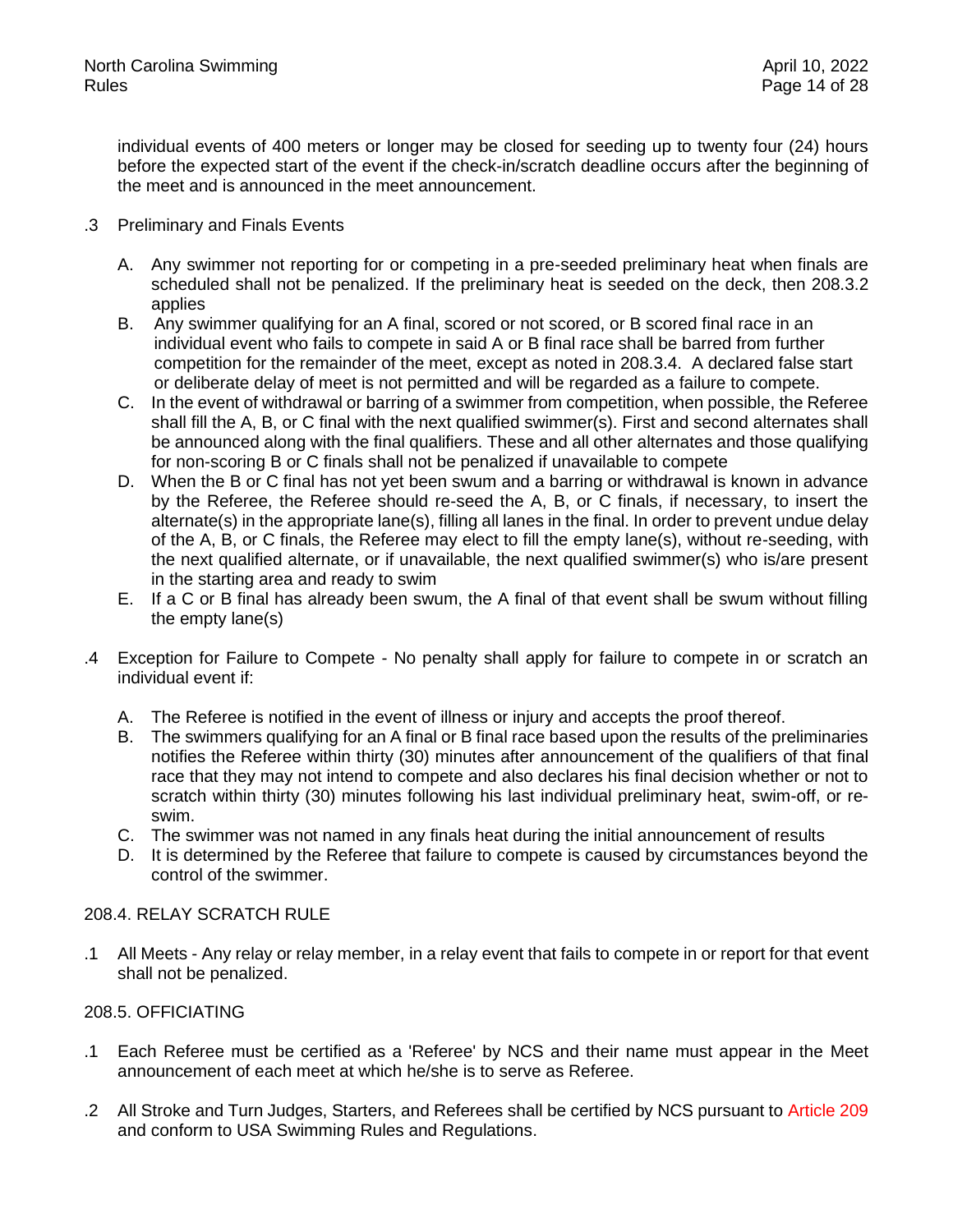.3 All timers not certified shall be thoroughly instructed prior to the start of the meet.

<span id="page-14-0"></span>208.6. PROTESTS Any protests arising from the competition shall be resolved as outlined in the USA Swimming Rules and Regulations.

### **ARTICLE 209: OFFICIALS AND OFFICIATING**

209.1. COMMITTEE NCS officials shall be supervised by the committee known as the NCS Officials Committee, consisting of the NCS Officials Chairman and at least two additional members each of whom shall be certified officials of NCS. NCS Officials Committee members should represent various geographic areas of NCS.

#### 209.2. CLINICS

- .1 Format The NCS Officials Committee shall conduct clinics based on the National Certification format and shall certify and re-certify NCS Officials based on guidelines of the USA Swimming Certification procedure and recommended tests. The NCS Officials Committee may designate specific certified Referees to hold clinics.
- .2 Modifications Administrative procedures for conducting clinics, certification, and re-certification of officials shall be determined by the Committee. The Committee may modify USA Swimming procedures, where permitted by USA Swimming Rules and Regulations, to best serve NCS officiating needs.

#### 209.3. CERTIFICATION

- .1 Roster of Current Officials The Committee shall maintain a roster of current certified officials and provide lists to meet directors and Referees upon request.
- .2 Officials Positions certified by NCS include: Administrative Official, Stroke and Turn Judge, Starter, and Referee. Additional positions recognized by USA Swimming may be certified. See USA Swimming Rules and Regulations for USA Swimming membership requirements for officials.

<span id="page-14-1"></span>209.4 ADDITIONAL RESPONSIBILITIES - The Officials Committee shall select the Meet Referee for all North Carolina Swimming Age Group and Senior Championship meets.

# **ARTICLE 210: AGE GROUP PROGRAM**

#### 210.1. OBJECTIVES

.1 Purpose - The purpose of the NCS age group swimming program is to achieve the objectives set forth for Age Group Swimming in the USA Swimming Rules and Regulations, Part 2.

In order to achieve these objectives NCS shall:

A. Provide programs for the maximum number of swimmers in the currently approved age groups.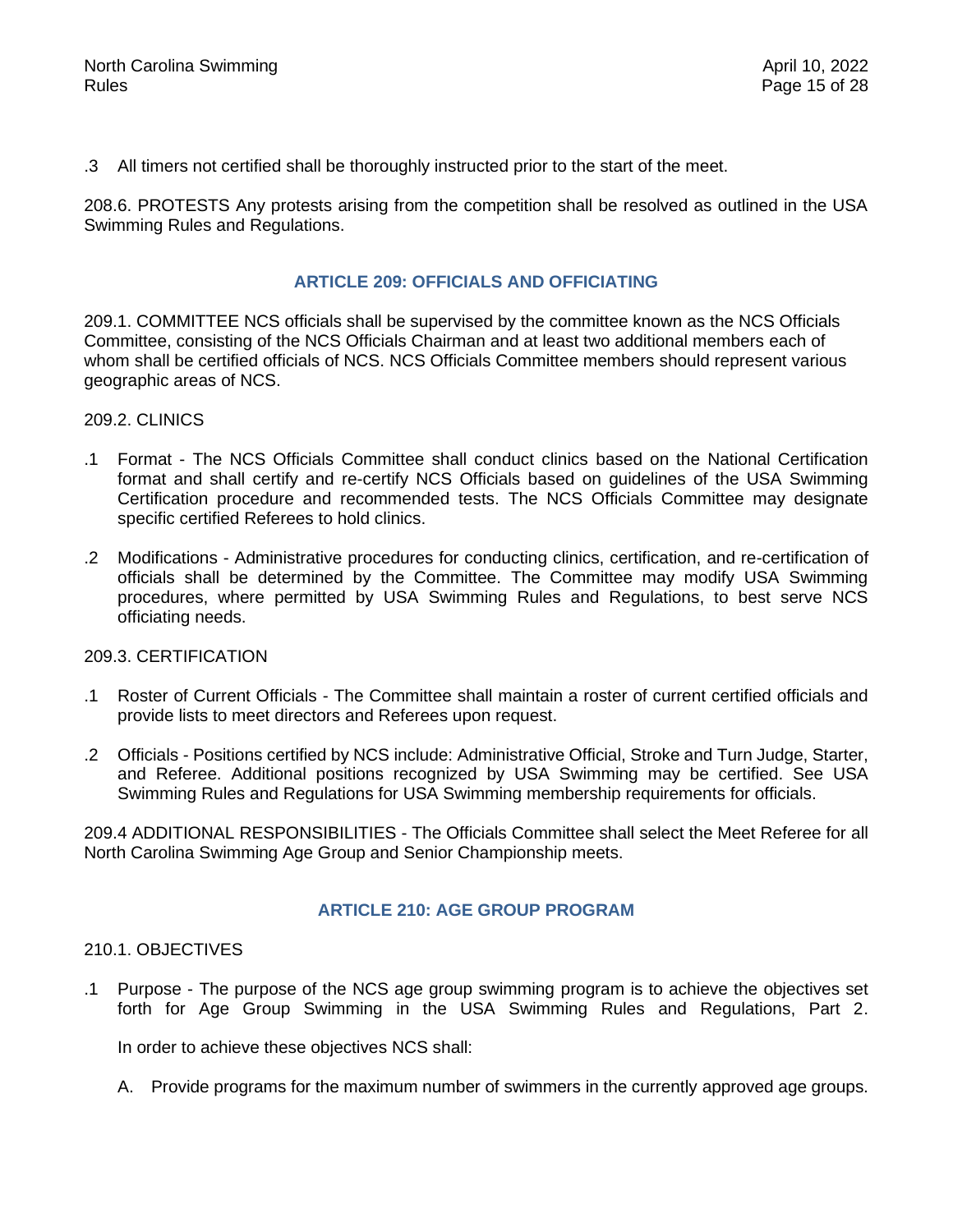- B. Provide the best possible progressive program which supports the maximum number of swimmers achieving 'winning phases' by meeting established goals at several levels of competition.
- C. Reduce expenses and the amount of travel, especially by limiting many meets to one day.
- D. Control the length of meets to the extent that the time of competition in any one session should be completed in four hours.
- E. Control the length of meets to the extent that the time of competition in any one day shall be completed in eight hours.
- F. Protect swimmers from swimming too many events in too short a time period by limiting the number of events per day or per session in which a swimmer is allowed to compete to 3 events per session for preliminary/final sessions or 5 events for timed finals sessions.

210.2. AGE GROUPS Currently recommended NCS age groups are those approved by the House of Delegates or Operations Committee. Currently recommended NCS age groups are 17-18, 15-18, 15-16, 13 18, 13-14, 13&Over, 11-12, 12&Under 10&Under, 9-10, 7-8, and 8&Under.

## 210.3. AGE GROUP TIME STANDARDS

- .1 NCS Age Group Time Standards shall be the current USA Swimming National Age Group Motivational Times except as otherwise permitted by the NCS Bylaws and Rules.
- .2 Current USA Swimming National Age Group Motivational Times for 15-16 will be used for the NCS 15-18 Age Group.
- .3 For NCS Championship meets, standards faster than the USA Swimming National Age Group Motivational times may be established if approved by the Operations Committee. Championship meet time standards shall be reviewed annually by the Operations Committee. Each year, time standards for the upcoming year shall be presented to the NCS House of Delegates at the Fall meeting. Final time standards shall be posted to the NCS website no later than 10 days following the Fall meeting of the House of Delegates.
- .4 The Operations Committee, may establish additional standards.
- .5 NCS swimmers already classified on the basis of the previous year's NCS Age Group Time Standards remain in that classification until they change age groups except for Senior Circuit swimmers. Senior Circuit swimmers remain Senior Circuit swimmers regardless of changing age groups.

210.4. MEET AND SWIMMER CLASSIFICATION AND SWIMMER ELIGIBILITY Sanctioned age group meets will be classified as Championship, 'A/AAA', Senior Circuit, Senior Developmental, 'A', 'BB & faster', 'B & faster', B/C, Open, Dual, Tri, Quad, Closed League, Open Water, and Special Meets that have innovative, non-traditional formats (e.g. mini-meets, pentathlons, single age group meets).

- .1 NCS Championship Competition All NCS Championship meets are open to all eligible NCS registered swimmers. Qualifying standards shall be established and must have been achieved prior to entry for each event (stroke and distance) entered.
	- A. Non-NCS registered swimmers may not enter the NCS Age Group Championships.
	- B. Non-NCS registered swimmers may enter the NCS Senior Championships.
	- C. A club that enters a swimmer who has not achieved the qualifying time standard for an event at an NCS Championship where the swimmer fails to attain the qualifying time standard in the NCS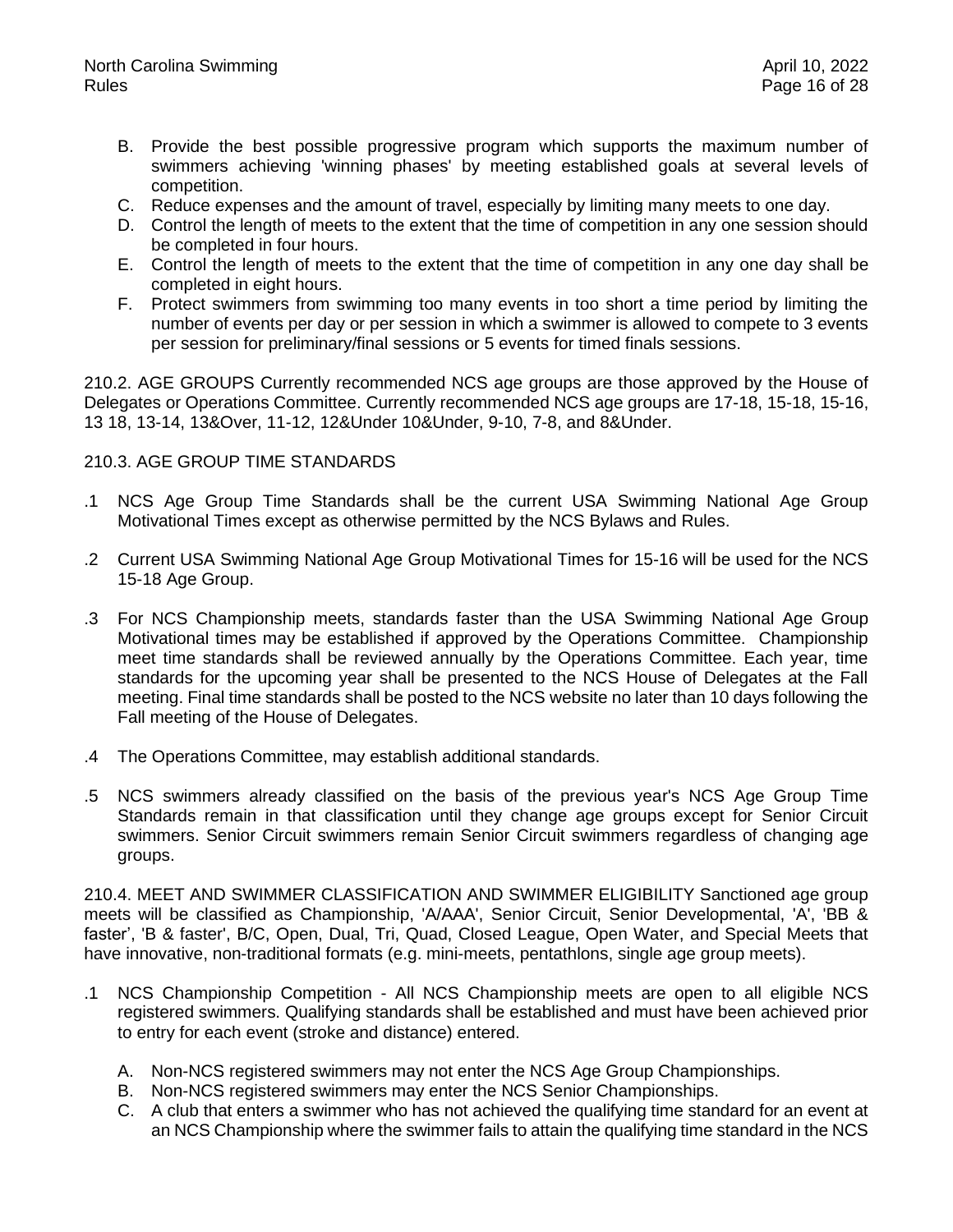Championship will be fined \$100 per occurrence. Fines shall be collected by the Operations Committee. A club shall have 60 days in which to prove the time or pay the fine.

- D. Scoring at all NCS Championships shall be through 16 places (or two finals heats, if conducted in other than an 8-lane pool) regardless of the number of heats or lanes swum in final sessions. Scoring shall be in accordance with USA Swimming Rules & Regulations for scoring.
- E. The host club of the Age Group Championships shall recognize the top-6 scoring clubs in the combined scoring. The host club of the Senior Championships shall recognize the top 3 scoring clubs in the combined scoring for each of the three team classes (large, medium and small) as specified in the meet announcement. .
- .2 'A & Faster' Competition 'A/AAA' meets may be scheduled when out-of-LSC entrants are invited or results of previous years indicate that faster qualifying time standards are desirable. In the meet announcement, the meet host shall state the qualifying time standards that are required for each event (stroke and distance.)
- .3 Senior Circuit Competition
	- A. A Senior Circuit swimmer is a swimmer who has achieved two 13-14 'AA' time standards in two of the six different strokes. I.M. is considered a stroke. Freestyle and sprint freestyle are considered different strokes.
	- B. A swimmer may qualify as a Senior Circuit swimmer in any sanctioned or approved meet.
	- C. A swimmer qualified as a Senior Circuit swimmer at one course is automatically qualified for the other courses (50 meter, 25 meter, 25 yard).
	- D. In a Senior Circuit meet, only Senior Circuit swimmers are permitted to compete in individual events except as otherwise provided in these Rules.
	- E. A Senior Circuit swimmer may compete in any Senior Circuit meet.
	- F. A Senior Circuit swimmer may compete in any event in a Senior Circuit meet, regardless of whether or not the swimmer has not achieved a 13-14 'AA' time in each entered event.
	- G. A Senior Circuit swimmer is prohibited from competing in any relay or individual event in Senior Developmental meets.
	- H. OPTION-Any swimmer who has achieved at least two 13- 14 'AA' NCS stroke time standards may compete in any individual event at a Senior Circuit meet however, once a swimmer elects to compete in an event (stroke and distance) at a Senior Circuit meet in which the swimmer has not achieved a 13-14 'AA' time, the swimmer is prohibited from competing in any Senior Developmental meet. Distance free and sprint free (events 200 and shorter) are considered different strokes.
- .4 Senior Developmental Competition
	- A. A Senior Developmental swimmer is a swimmer who is at least 13 years-old and has yet to achieve two 13-14 'AA' time standards in two of the six different strokes. I.M. is considered a stroke. Freestyle and sprint freestyle are considered different strokes.
	- B. In a Senior Developmental meet, only Senior Developmental swimmers are permitted to compete.
	- C. A Senior Developmental swimmer may compete in any Senior Developmental meet.
	- D. A Senior Developmental swimmer is eligible to compete only in Senior Developmental individual events and relay legs (stroke and distance) in which the swimmer has not achieved a 13-14 'AAA' time.
	- E. A Senior Developmental swimmer is prohibited from competing in any individual Event in Senior Circuit meets except for individual events in which the swimmer has achieved a 13-14 'AA' time and all relays.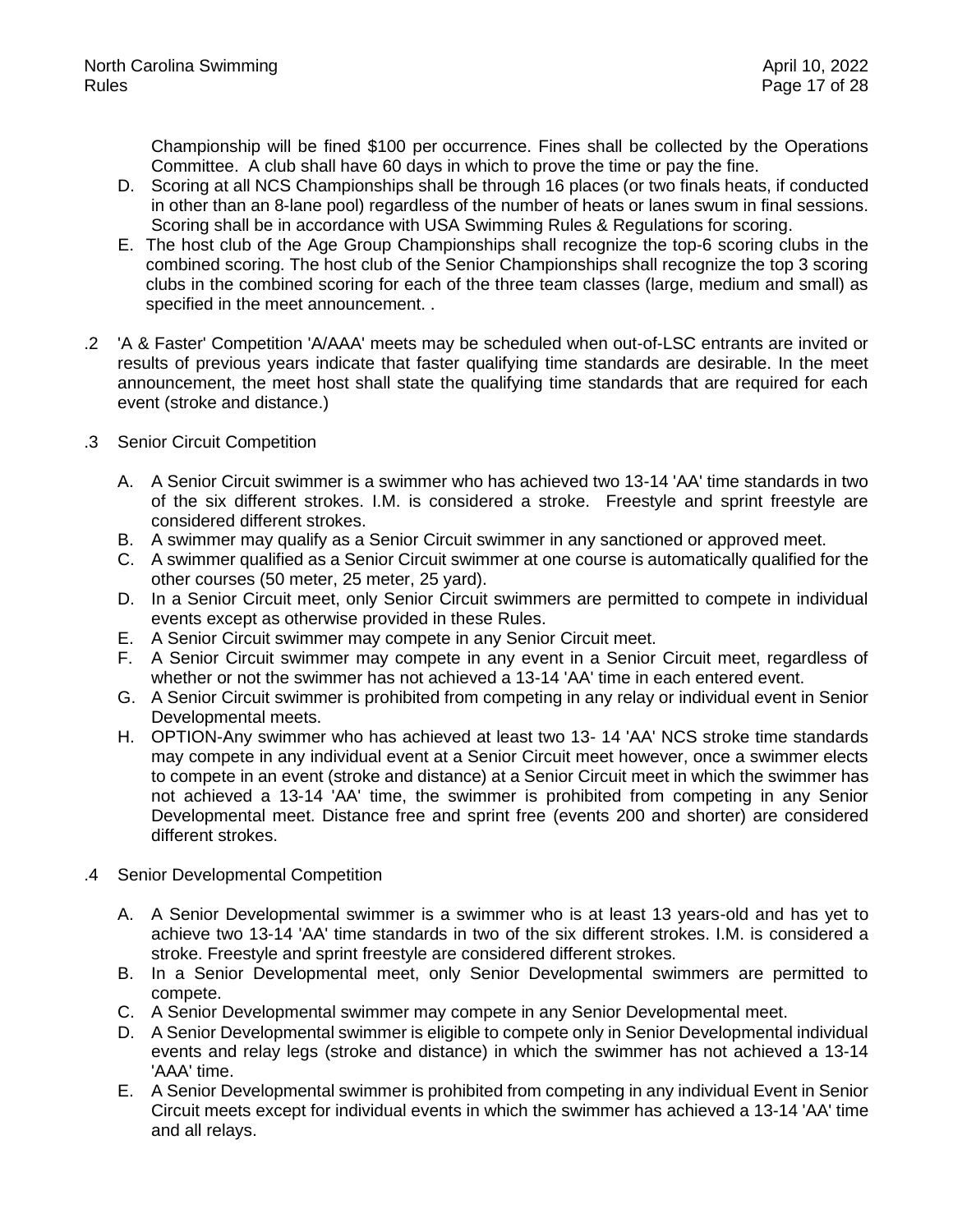- F. OPTION A Senior Developmental swimmer who has achieved one 13-14 'AA' time or has achieved two or more 13-14 'AA' times in the same stroke may elect to compete in any individual event at a Senior Circuit meet however, once such a Senior Developmental swimmer elects to compete in an event (stroke and distance) at a Senior Circuit meet in which the swimmer has not achieved a 13-14 'AA' time, the swimmer is prohibited from competing in any Senior Developmental meet.
- .5 'A' Competition
	- A. An 'A' swimmer is one who has achieved an 'A' time in` two of the six different strokes in a given age group regardless of the length of the event or course (50 meter, 25 meter, 25 yards). I.M. is considered a stroke. Freestyle and sprint freestyle are considered different strokes.
	- B. A swimmer may qualify as an 'A' swimmer in any sanctioned or approved meet.
	- C. A swimmer qualified as an 'A' swimmer at one course is automatically qualified for the other courses (50 meter, 25 meter, 25 yard).
	- D. 'A' times achieved in 50 meter events and the 100 I.M. are used to determine a swimmer's classification only in the 10 and under age group.
	- E. In an 'A' meet, only 'A' swimmers are permitted to compete except as otherwise provided in these Rules.
	- F. An 'A' swimmer may compete in any 'A' meet and may compete in any event in an 'A' meet, regardless of whether or not the swimmer has achieved an 'A' time in each entered event.
- .6 'BB' Competition
	- A. A 'BB' swimmer is one who has achieved a 'BB' time In two of the five different strokes in a given age group regardless of the length of the event or course (50 meter, 25 meter, 25 yards) I.M. is considered a stroke.
	- B. A swimmer may qualify as a 'BB' swimmer in any sanctioned or approved meet.
	- C. A swimmer qualified as a 'BB' swimmer at one course is automatically qualified for the other courses (50 meter, 25 meter, 25 yard).
	- D. 'BB' times achieved in 50 meter events and the 100 I.M. are used to determine a swimmer's classification only in the 10 and under age group.
	- E. In a 'BB' meet, only 'BB' swimmers are permitted to compete except as otherwise provided in these Rules.
	- F. A 'BB' swimmer may compete in any 'BB' meet and may compete in any event in a 'BB' meet in which the swimmer has not achieved an 'A' time. A 'BB' swimmer is prohibited from competing at 'BB' meets in any individual event or relay leg (stroke and distance) in which the swimmer has achieved the 'AA' standard, even if entry was made prior to achieving the 'AA' time.
	- G. A 'BB' swimmer is prohibited from competing in any relay or individual event, in 'B' or 'C' meets, even if entry was made prior to becoming a 'BB' swimmer.
	- H. A 'BB' swimmer is prohibited from competing in any individual event in an 'A' meet except for individual events in which the swimmer has achieved a time and all relays. Refer to I below.
	- I. OPTION A 'BB' swimmer who has achieved one or more 'A' times may elect to compete in an 'A' meet however, once such a 'BB' swimmer elects to compete in a 'BB' event (stroke and distance) in an 'A' meet, the swimmer is prohibited from competing in a 'BB' meet in any event while in that age group.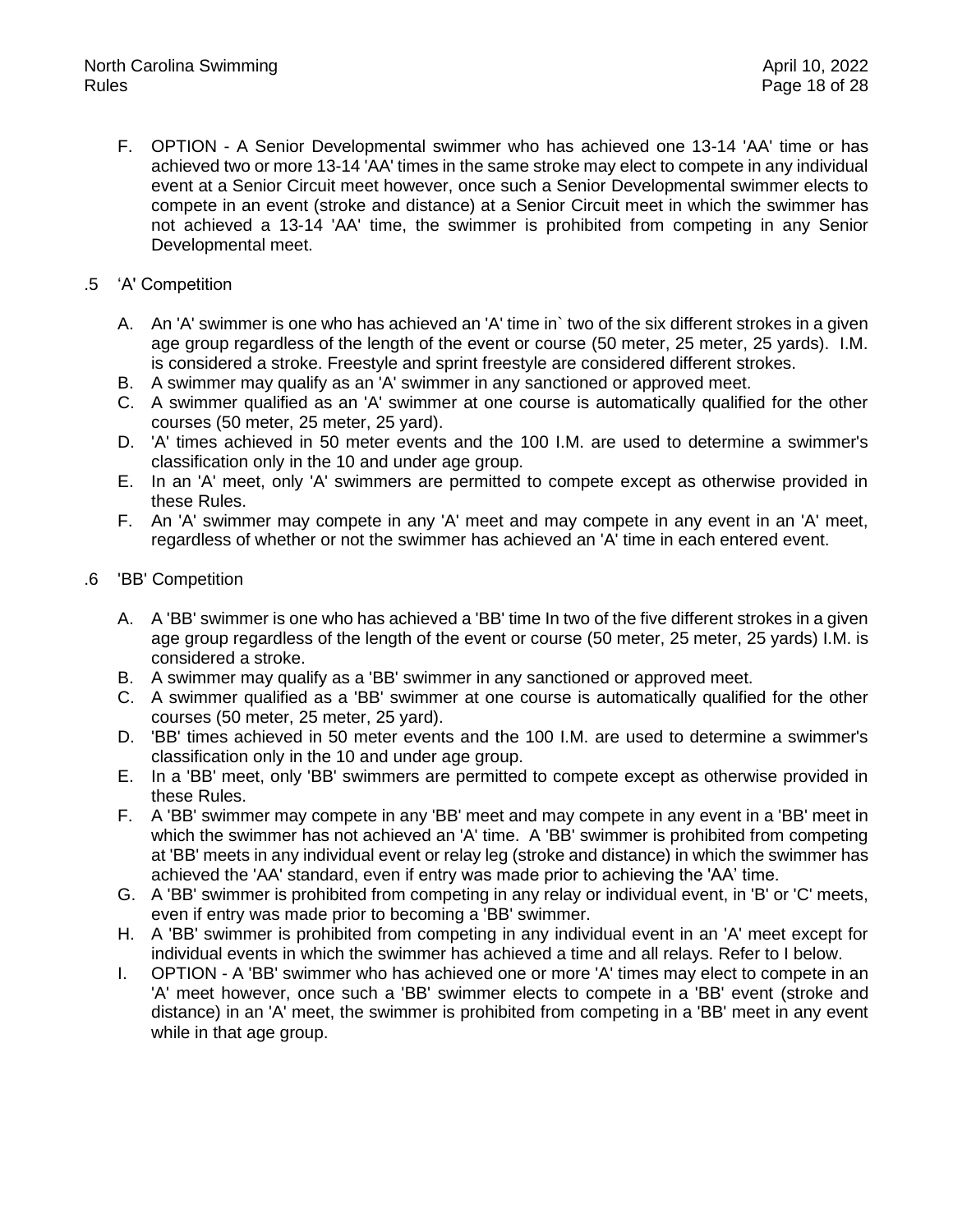# .7 'C' Competition

- A. A 'C' swimmer is one who has not achieved a 'B' time in two of the five different strokes in a given age group regardless of the length of the event or course (50 meter, 25 meter, 25 yards). I.M. is considered a stroke
- B. A swimmer may qualify as a 'C' swimmer in any sanctioned or approved meet.
- C. A swimmer qualified as an 'C' swimmer at one course is automatically qualified for the other courses.
- D. 'C' times achieved in 50-meter events and the 100 yard I.M. are used to determine a swimmer's classification only in the 10 and under age group.
- E. In a 'C' meet, only 'C' swimmers are permitted to compete.
- F. A 'C' swimmer may compete in any 'C' meets and may enter any event in a 'C' meet in which the swimmer has not achieved a 'BB' time. A 'C' swimmer is prohibited from competing at 'C' meets in any individual event or relay leg (stroke and distance) in which the swimmer has achieved the 'BB' standard, even if entry was made prior to achieving the 'BB' time.
- G. A 'C' swimmer is prohibited from competing in any individual event in 'A' or 'BB' meets.
- H. A 'C' swimmer is prohibited from competing in any individual event in an 'B' meet except for individual events in which the swimmer has achieved a 13-14 'B'(refer to I below) time and all relays.
- I. OPTION A 'C' swimmer who has achieved one or more 'B' times may elect to compete in a 'B' meet however, once such a 'C' swimmer elects to compete in a 'C' event (stroke and distance) in an 'B' meet, the swimmer is prohibited from competing in a 'C' meet in any event while in that age group.
- J. 'C' meets should be completed in one day.
- .8 Open Competition
	- A. Open meets have no maximum or minimum qualifying times.
	- B. Open competition may be held with or without age groups.
- .9 8 and Younger Competition
	- A. There are no maximum or minimum qualifying times for 8 and under and 7-8 events.
	- B. 8 and under and 7-8 events are included only in developmental meets with 'BB' or slower qualifying times. In all 8 and under and 7-8 events any swimmer 8 years old or younger may enter any event regardless of time achieved.
	- C. OPTION Any swimmer 8 years old or younger who has achieved at least one 10&Under 'A' time may choose to be classified as an 'A' swimmer. Any swimmer 8 years old or younger who has achieved at least one 10&Under 'BB' time may choose to be classified as a 'BB' swimmer as in 207.2.4. Any swimmer 8 years old or younger who has achieved at least one 10&Under 'B' time may choose to be classified as a 'B' swimmer.
- .10 Special Competition The Operations Committee or House of Delegates may authorize additional classes of competition (e.g. meets with alternative qualifying time standards and/or age groupings) on a trial basis for evaluation in order to achieve the objectives of USA Swimming and North Carolina Swimming.

# 210.5. PROTESTS AND PENALTIES

.1 Protests regarding classification of any swimmer and/or his eligibility to enter and/or compete in an event, events, meet, or meets, shall be made in writing to the Meet Referee. It is an infraction for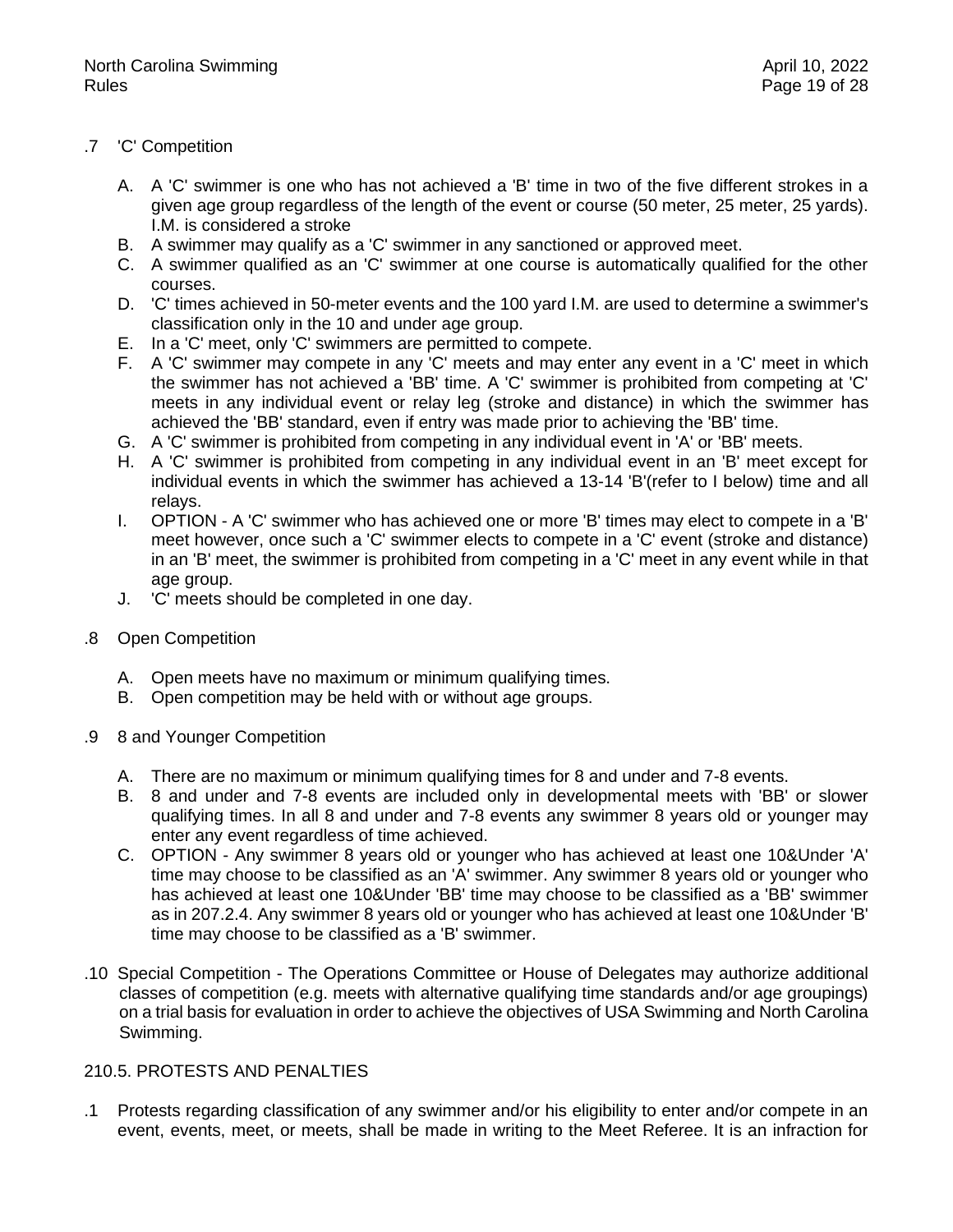NCS clubs to enter an event in an NCS sanctioned meet event without the relay or swimmer meeting the minimum required qualifying time for that event. It is an infraction for NCS clubs to enter swimmers in an NCS sanctioned meet event with the swimmer having previously achieved or surpassed the maximum allowed qualifying time standard for that event.

The NCS club member that submits the entry shall be assessed a minimum of twenty five dollars (\$25.00) per such entry.

- .2 The Membership Coordinator or designee shall impose a \$100 fine for each swimmer participating in a sanctioned meet that is not properly registered with USA Swimming. If the swimmer was identified on a recon report, the fine shall be levied against the member club/individual who submitted the entry. If the swimmer was not included in the recon submitted by the meet host, the fine shall be split evenly between the host team and the member club/individual who submitted the entry. If the swimmer was not properly entered in the meet, the fine will be levied against the swimmer.
- .3 LENGTH Meet hosts shall take steps to control the length of meets, using a maximum of four (4) hours of competition per session and eight (8) hours of competition for a prelims/final meet for a particular age group or class of swimmer in any one day as a desirable goal. This effort may take any one or combination of several forms, such as: limiting the number of events in one day, number of competitors, or the number of event entries, subject to the approval of the appropriate Operations Committee coordinator.
	- A. With the exception of NCS championship meets, the program in all other age group competition shall be planned to allow the events for swimmers 12 years and younger to be completed in four (4) hours or less per session (prelims, finals, timed finals). Events for the same 12 & under swimmers shall be limited to one session per day, except for prelim/final meets where events for 12 & under swimmers may be offered in both prelims and finals
	- B. The rule does not apply to "Open" events even if swimmers 12 years of age or younger are entered.
	- C. Events that are scored multi-age (including Open events) are impacted by the rule if the multiage scoring involves 12U designations, such as 11-12, 10U, 12U, etc. Meet Announcements. Meets must be planned such that events for 12&Unders can reasonably be concluded within four (4) hours. Sessions that exceed four hours are not in violation of the rule if properly planned.
	- D. Compliance Process
		- 1. Measurement of the time duration applicable to this rule begins with the published meet start time of a session that offers 12U events and ends with the conclusion of the last 12U event of the day
		- 2. The following intervals shall be used for planning purposes:

| a. Dive-overs        | 20 seconds  |
|----------------------|-------------|
| b. Non Dive-overs    | 30 seconds  |
| c. Chase starts      | -20 seconds |
| d. Backstroke events | +10 seconds |

- 3. Timelines must be submitted to the Meet Referee within 1 day after close of entries. The Meet Referee and Meet Director will work together to ensure all 12&U sessions are under 4 hours.
- E. The meet host must refund entry fees to entrants for all events cancelled or limited.
- F. In a situation where it becomes necessary to limit the number of competitors allowed in the meet, or deny entries, the host team must either:
	- 1. Clearly outline in the meet announcement submitted for sanctioning, the process that will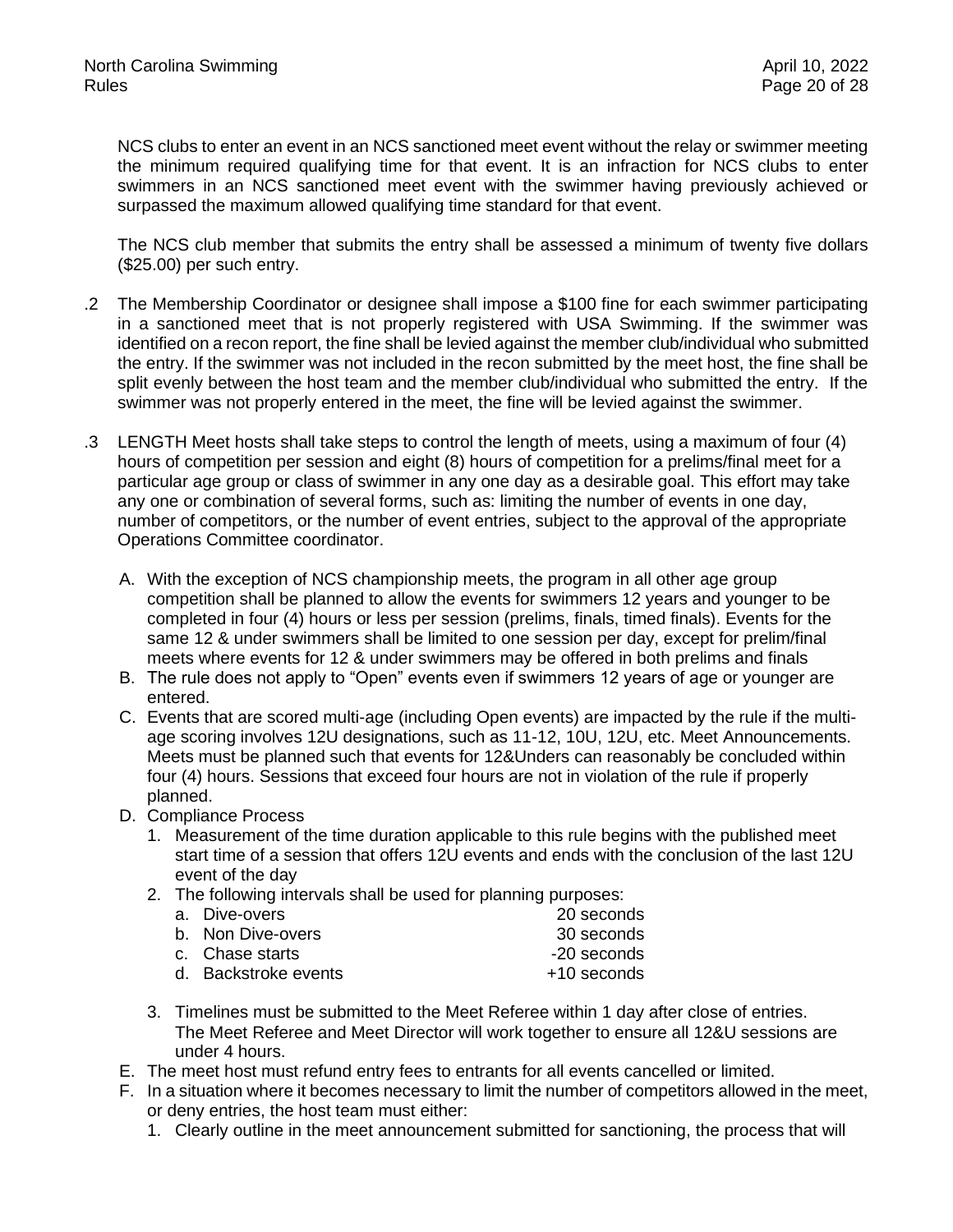be followed in determining which competitors are excluded or denied entry

- 2. Competitors must be notified of their exclusion from the meet within 2 days of the final meet entry deadline.
- G. All fines will be placed into the NCS Travel Fund. The assessment of a fine may be appealed according to NCS Rules.

#### 210.6. AWARDS

- .1 All individual and team awards must conform to USA Swimming Rules.
- .2 All meets with 'BB' or slower qualifying times which exclude the fastest Ag Group swimmers shall not provide team championship or high point awards and are limited to awards that do not exceed a cost of \$2.50 per award.
- .3 A ribbon or other appropriate award shall be presented to each heat winner in all meets with slower than 'A' qualifying time standards.
- <span id="page-20-0"></span>.4 Special certificates, ribbons, and/or other appropriate awards should be presented to all swimmers who achieve 'A' times in a meet with slower than 'A' qualifying time standards.

#### **ARTICLE 211: TRAVEL FUND**

#### 211.1. SURCHARGE

- .1 There shall be an NCS Travel surcharge of \$3.00 per swimmer per meet. This surcharge applies to all sanctioned NCS meets and USA Swimming registered athletes at YMCA approved meets that charge or collect entry fees. The following meets are excluded from the travel fund surcharge: USA Swimming National Level meets, YMCA Nationals, non-YMCA approved meets, and observed swims.
- .2 It is the responsibility of the meet host to collect this surcharge for each entrant, including those entrants that are members of the meet host.
- .3 The Travel Fund monies collected must be sent, properly identified, to the Treasurer within thirty (30) days of the last day of the meet.

# 211.2. TRAVEL FUND COMMITTEE

- .1 Administration of funds is the responsibility of the Travel Fund Committee comprised of the Finance Vice-Chair, General Chair, Age Group and Senior Coordinators, Treasurer, a maximum of two atlarge members appointed by the General Chair to provide a minimum of two coaches and at least 20% athlete representation.
- .2 The members of the Travel Fund Committee shall elect a chair from among its members.
- .3 The Treasurer shall submit to the Travel Fund Chair and the Operations Committee a list of all surcharges paid each quarter to assure compliance with surcharge requirements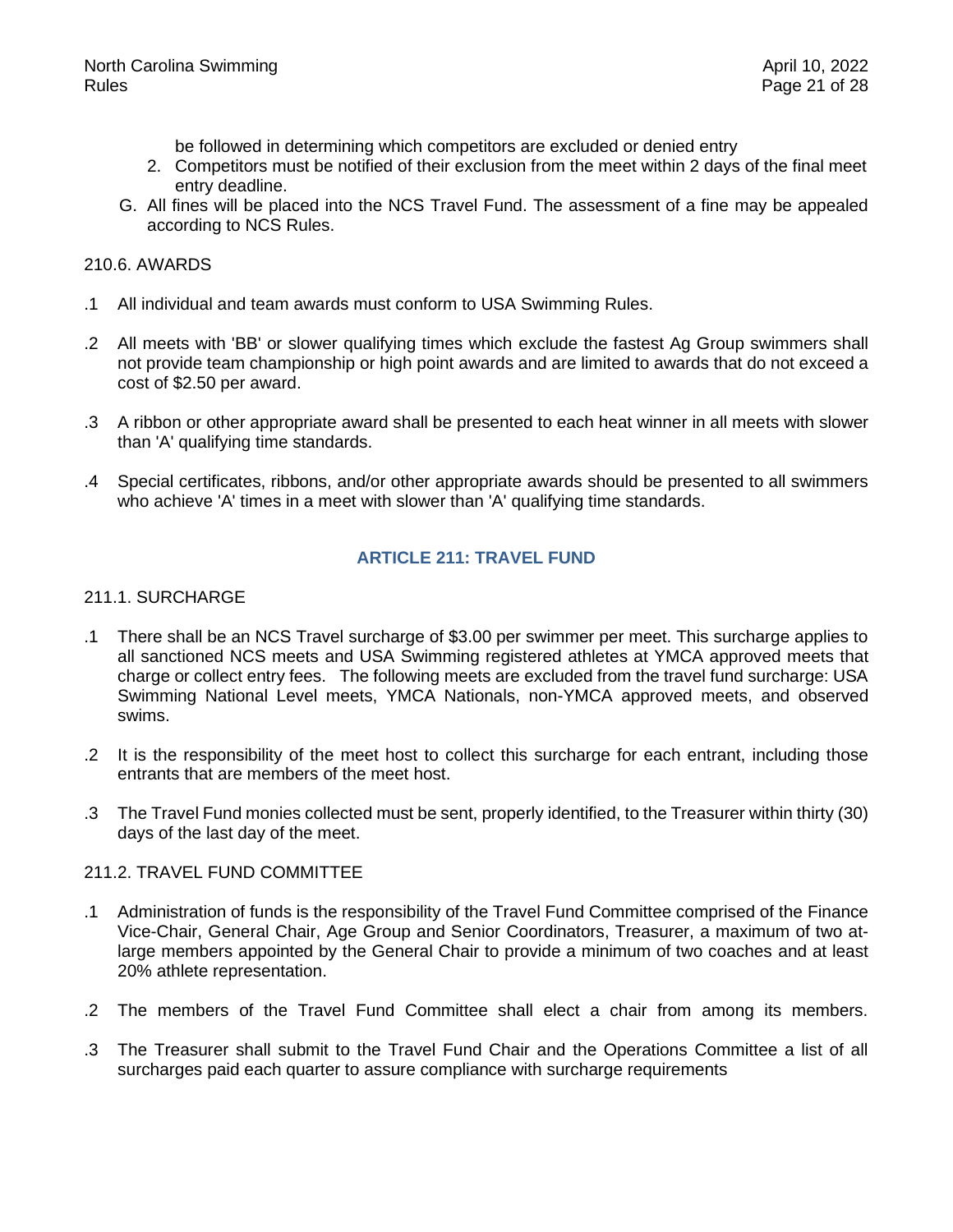# 211.3 ATHLETE FUNDING

# .1 REQUIREMENTS

- A. At the time of the competition, a swimmer must be a year-round premium or outreach registered NCS athlete representing a registered NCS club in good standing.
- B. The swimmer must qualify for, travel to, and compete in at least one individual event at the funded competition.
- C. Within the 12-month period preceding the competition, the swimmer must have competed with an NCS registered club in not fewer than four (4) USA Swimming meets sanctioned or approved by North Carolina Swimming and hosted by NCS member clubs in good standing that collected and paid the NCS Travel Fund surcharge.
- D. To receive funds, clubs must be in good standing with North Carolina Swimming. No club in arrears, with any travel fund charges or other assessments or fees due to USA Swimming or NCS, shall receive Travel Fund monies. Any club hosting a Swim-a-thon that has not paid the established Swim-a-thon assessments to USA Swimming or that runs a 'swim-athon'-like event without paying the established swim-a-thon fees shall be considered in arrears until the fees are paid.
- E. Exceptions to these requirements may be granted by the Operations Committee for extenuating circumstances such as military service, extended illness, or other hardships beyond the swimmer's control.

# .2 PRORATION

- A. Swimmers who are registered as year-round athletes with NCS for the registration year during which the competition occurs and for the three prior registration years are eligible for full funding when funding requirements are met.
- B. Swimmers who are registered as year-round athletes with NCS for the registration year during which the competition occurs and for the two prior registration years are eligible for  $2/3$ funding when funding requirements are met.
- C. Swimmers who are registered as year-round athletes with NCS for the registration year during which the competition occurs and for the prior registration year are eligible for 1/3 funding when funding requirements are met.
- D. Swimmers who are registered as year-round athletes with NCS for the registration year during which the competition occurs but not in the prior year are not eligible for funding.

# .3 LIMITATIONS/EXCEPTIONS

- A. Swimmers are limited to funding for one meet in the winter championship season and one meet in the summer championship season.
- B. In seasons when US Olympic Team Trials, US World Championship Team Trials, and Open Water Nationals are conducted, these meets shall not count toward that season's limit.
- C. Athletes who achieve their first Senior National Cut at Junior Nationals and choose to compete in Senior Nationals may be funded for both meets.
- D. Athletes who achieve either their first Junior or Senior National Cut at the Southern Zone meet and choose to compete in one of these meets will be funded.
- E. Athletes competing for NCAA varsity swimming teams are not eligible for funding for meets that occur during the NCAA competition season.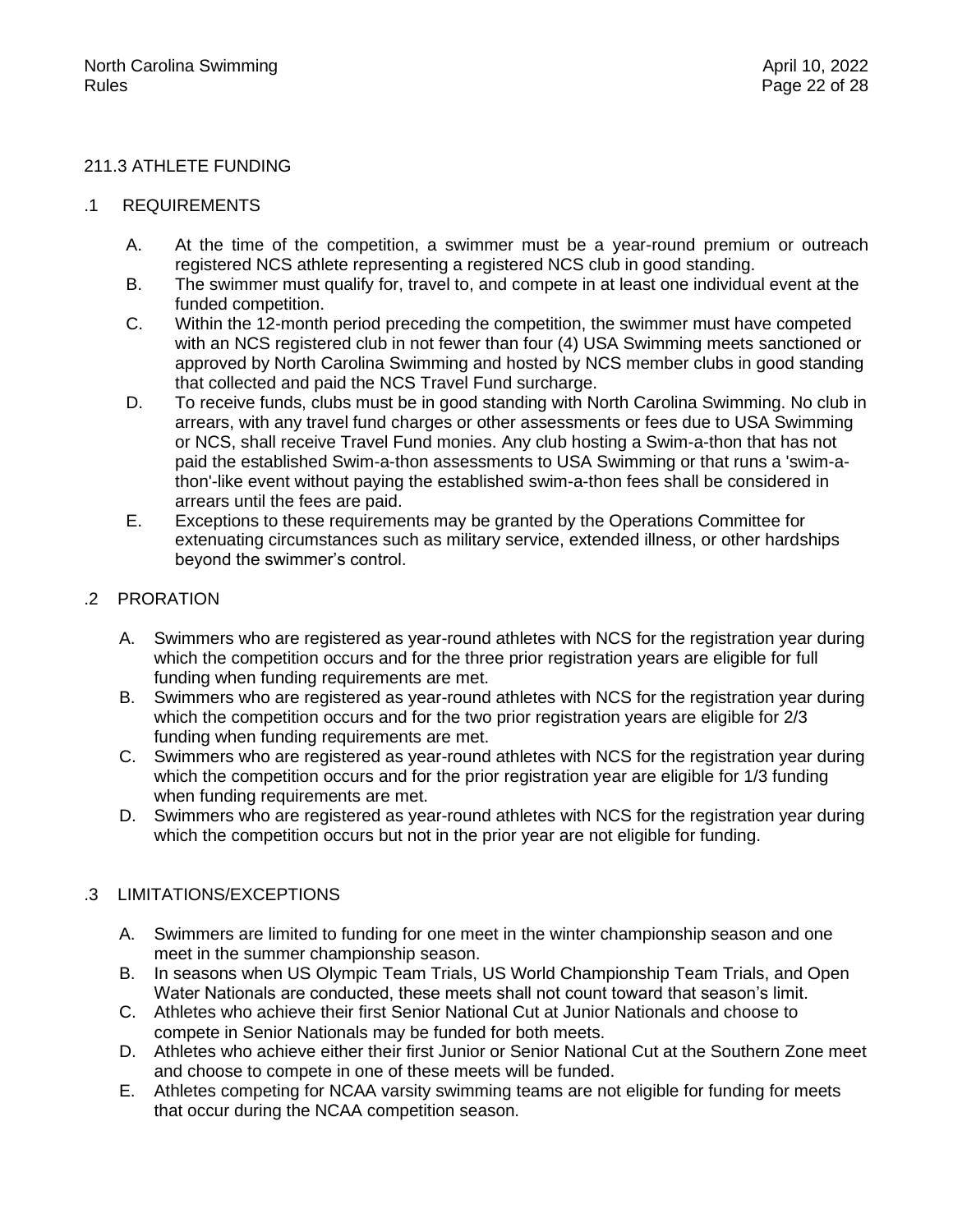- F. NCS athletes who compete as NCAA varsity swimmers and come back to North Carolina to practice with and represent NCS member clubs in meets during the off season are exempt from the minimum number of meets requirement provided they were NCS year-round registered athletes for the four consecutive registration years prior to entering college.
- G. Unattached athletes who do not represent NCS registered clubs are not eligible for funding.

## .4 NORTH CAROLINA SWIMMING AGE GROUP ZONE TEAM OR OPEN WATER ZONE TEAM

- A. Swimmers named to North Carolina Swimming Age Group Zone Teams or Open Water Zone Team must be registered year-round athletes with NCS but are exempt from other funding requirements.
- B. Travel funds for these athletes will be determined each budget year by the North Carolina Swimming Board of Directors.
- C. Zone Team travel funds are allocated from the travel fund budget to the Zone Team budgets and not paid to clubs.
- .5 USA SWIMMING CAMP SELECTIONS
	- A. USA Swimming Camps will be reimbursed as follows:
		- 1. National Select Camp \$200
		- 2. National Open Water Select Camp \$200
		- 3. Zone Select Camp \$200
		- 4. Zone Diversity Select Camp \$200
	- B. Swimmers selected to represent North Carolina Swimming at USA Swimming Camps must be registered year-round NCS athletes but are exempt from other funding requirements.
	- C. Athletes must travel to and participate in a camp to receive reimbursement.
	- D. Athletes whose camp attendance is funded by USA Swimming are not eligible for additional reimbursement from NCS.
	- E. Camps do not count toward a meet season limit.

# .6 PAYMENT PROCESS

- A. Reimbursement funds will be calculated by North Carolina Swimming after each eligible event based on published meet results or camp rosters and, with the exception of Age Group Zone Meet or Open Water Zone Meet, will be paid within 30 days by check to the NCS club that the athlete represented.
- B. Head coaches of clubs who wish to decline funding or know of any reason why their athletes are not eligible must notify the North Carolina Executive Director prior to the event in which their athlete will participate.
- C. The Travel Fund Committee Chair shall publish a complete annual report of Travel Fund disbursement on the NCS website at the end of each fiscal year.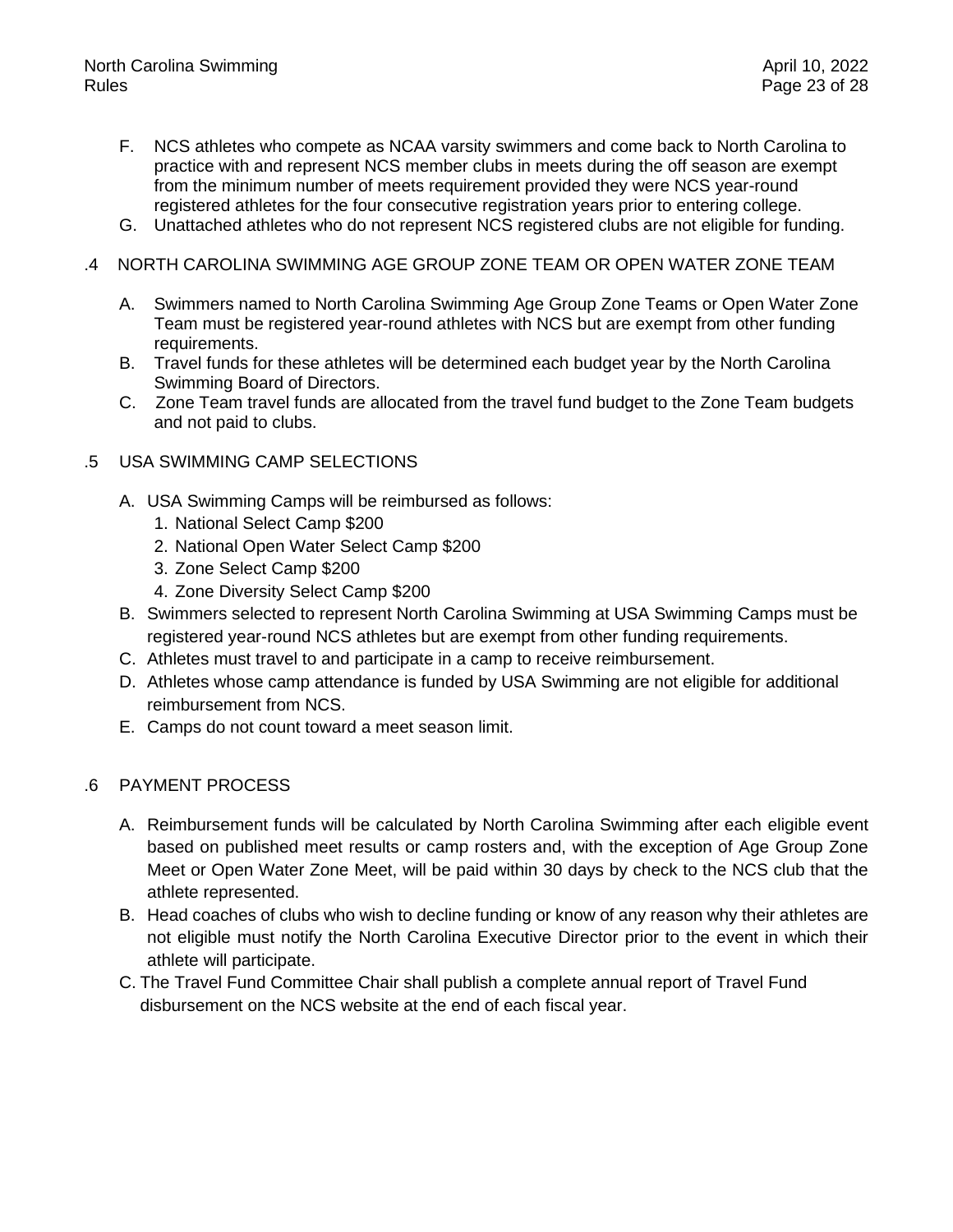# .7 APPEALS PROCESS

- A. Head coaches of registered NCS clubs may appeal any funding decisions for their registered athletes via email to the North Carolina Swimming Executive Director within 30 days of the event.
- B. Exceptions must be approved by the Travel Fund Committee.

# 211.4. COACH FUNDING

# .1 FUNDING LEVEL

- A. When a club's athlete meets funding requirement, funding for one registered club coach will also be provided. The coach's funding shall be equivalent to the athlete's funding. When multiple athletes qualify for funding from a club, the club coach's funding shall be equivalent to the highest funding level provided to one of the club's athletes.
- B. Olympic Team Trials Per Diem Coaches with swimmers qualified and participating in one (1) event shall receive three (3) days per diem. Coaches with swimmers qualified and participating in a total of two (2) events shall receive five (5) days per diem. Coaches with swimmers qualified and participating in a total of three (3) or more events shall receive eight (8) days per diem.

# .2 REQUIREMENTS

A. The coach must be registered with the athlete's club, must travel to the competition, and participate as the club's coach of record at the competition while the club's athlete is competing.

# .3 LIMITATIONS/EXEMPTIONS:

- A. Coaches who receive USA Swimming funds to attend funded meets are not eligible for additional NCS funding.
- B. Unattached coaches are not eligible for funding.

# .4 PAYMENT PROCESS

- A. Reimbursement funds will be calculated by North Carolina Swimming after each eligible event based on published meet results and will be paid within 30 days by check to the NCS club that the swimmer(s) represented.
- B. Head coaches of clubs who wish to decline funding must notify the North Carolina Executive Director prior to the event for which they expect to receive funding for their registered coaches.
- C. The Travel Fund Committee Chair shall include coach reimbursements in the complete report of Travel Fund disbursement posted on the NCS website at the end of each fiscal year.

# .5 APPEALS PROCESS

A. Head coaches of registered NCS clubs may appeal any funding decisions for their registered coaches via email to the North Carolina Swimming Executive Director within 30 days of the event.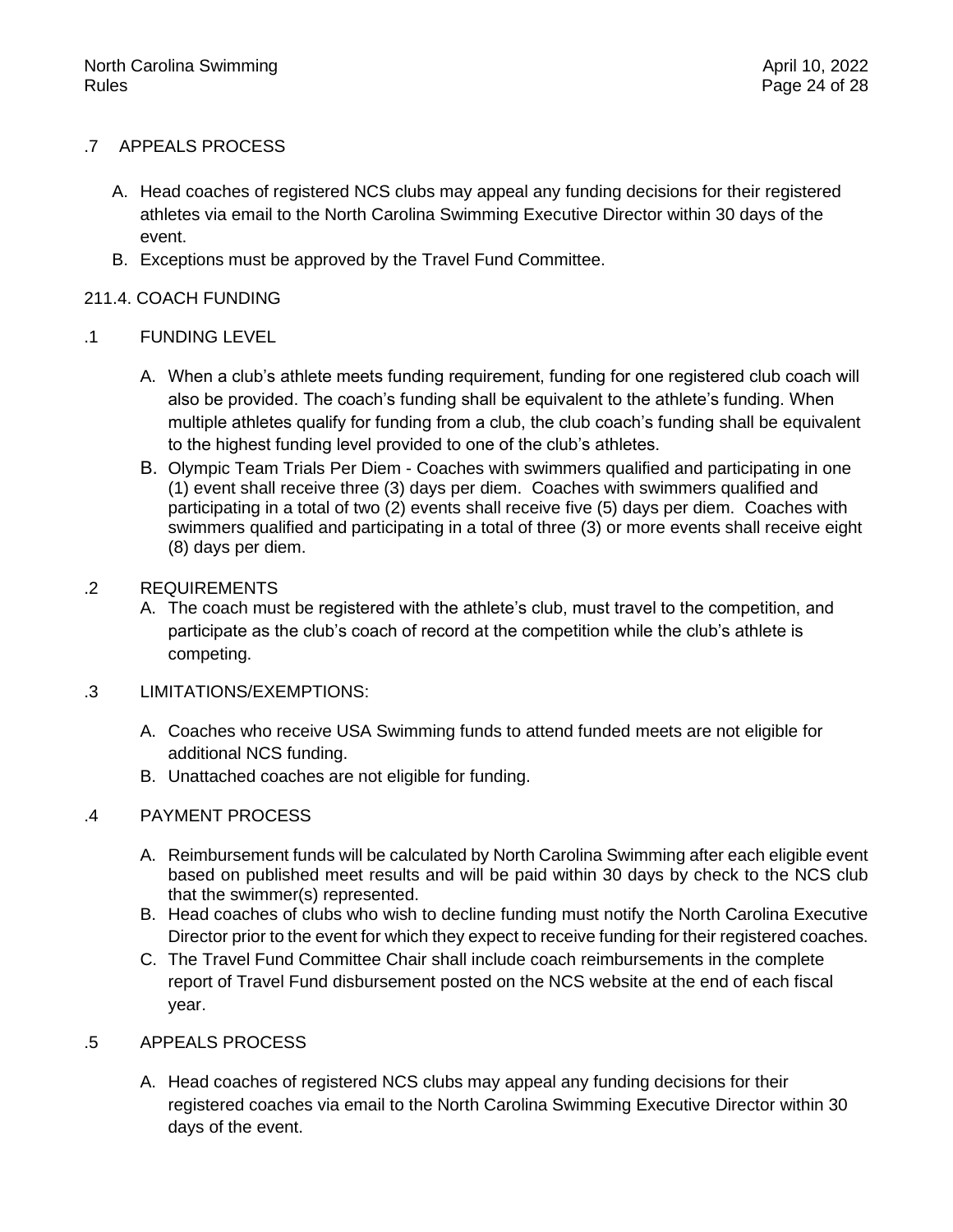B. Exceptions must be approved by the Travel Fund Committee. The decision of the Travel Fund Committee may be appealed to the NCS Board of Directors.

# 211.5 REIMBURSEMENT LEVELS

- .1 Winter Championship Season
	- A. USA Swimming Winter Junior Nationals \$400
	- B. USA Swimming Winter Senior Nationals / US Open \$550
- .2 Summer Championship Season
	- A. Southern Age Group Zone Meet Funds are determined by the North Carolina Swimming Board of Directors
	- B. Southern Zone Open Water Championship Funds are determined by the North Carolina Swimming Board of Directors
	- C. USA Swimming Summer Junior Nationals \$550
	- D. USA Swimming Summer Senior Nationals \$650
	- E. USA Swimming Summer Senior Nationals/World Championship Trials \$650
	- F. USA Swimming US Open \$650
	- G. USA Swimming Open Water Nationals and Open Water Junior Nationals \$250
	- H. USA Swimming Olympic Team Trials
		- 1. \$650 plus a per diem of eighty (\$80) per day.
		- 2. Swimmers qualified and participating in one (1) event shall receive three (3) days per diem.
		- 3. Swimmers qualified and participating in two (2) events shall receive five (5) days per diem.
		- 4. Swimmers qualified and participating in three (3) or more events shall receive eight (8) days per diem.
- .3 NCS will not fund athlete or coach travel to USA Swimming meets not listed here.
- <span id="page-24-0"></span>.4 NCS will not fund athlete or coach travel to non-USA Swimming events.

# **ARTICLE 212: RECORDS**

GENERAL ELIGIBILITY REQUIREMENT: To be considered for NCS Senior Records, Age Group Records, Top-5, or All-Stars, a swimmer must be registered with USA Swimming and representing an NCS club when the time is achieved.

# 212.1. SENIOR RECORDS

- .1 Events Senior Records shall be maintained for women and men for all the events included in the USA Swimming National Championships, both long and short course.
- .2 Types
	- A. NCS Senior Record The best time ever swum by an NCS registered swimmer at time of performance in any USA Swimming sanctioned, approved, or observed meet, within or without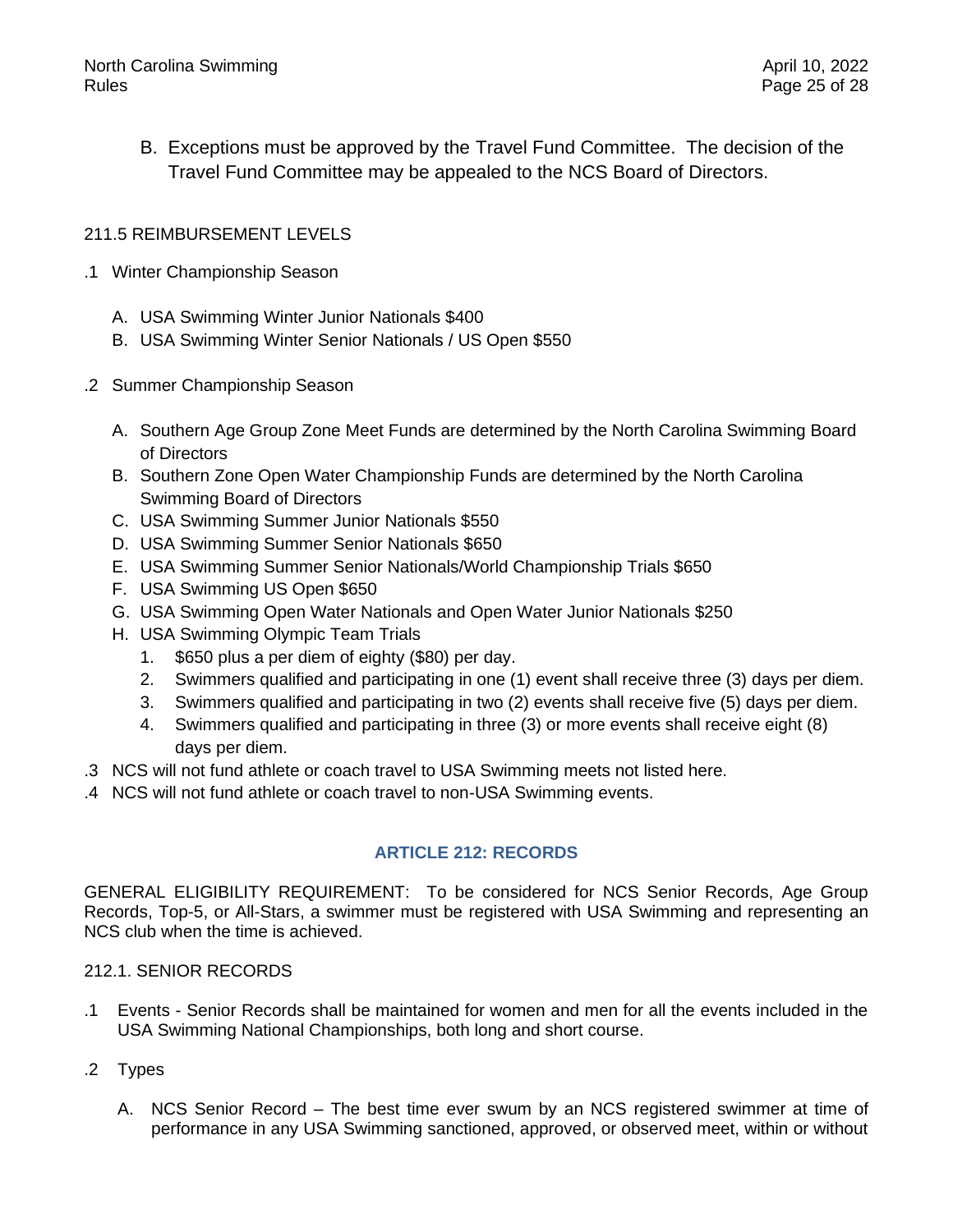North Carolina, or in a National or International Championship event recognized by USA Swimming. The swim must appear in the SWIMS National Times Database. A time achieved at one of the observed North Carolina High School Championship meets is acceptable for an NCS Senior Record. College swimmers who are currently registered with North Carolina Swimming (whether attached or unattached) and a current member in good standing with USA Swimming are eligible to set NCS Records in any USA Swimming sanctioned, approved or observed meet. A tie of an existing record shall be recognized as such in the Senior Records list. Any swim timed with watches only is not acceptable for an NCS Senior Record.

B. NCS Senior Championship Record - The best time ever swum in a meet event designated as an NCS Senior Championship.

# 212.2. AGE GROUP RECORDS

- .1 Events Age Group Records shall be maintained for girls and boys in the age groups 10-U, 11-12, 13-14, 15-16 (individual events only), and 15-18 (individual events only), and 18 & Under for all events included in the National Age Group Recognition Listings.
- .2 Types
	- A. NCS Age Group Record The best time ever swum by an NCS registered swimmer at time of performance in an age group in any USA Swimming sanctioned, approved, or observed meet, within or without North Carolina, or in a National or International Championship event recognized by USA Swimming. The swim must appear in the SWIMS National Times Database. A time achieved at one of the observed North Carolina High School Championship meets is acceptable for an NCS Age Group Record. College swimmers who are currently registered with North Carolina Swimming (whether attached or unattached) and a current member in good standing with USA Swimming are eligible to set NCS Records in any USA Swimming sanctioned, approved or observed meet. A tie of an existing record shall be recognized as such in the Age Group Records list. Any swim timed with watches only is not acceptable for an NCS Age Group Record.
	- B. NCS Age Group Championship Record The best time ever swum in a meet designated as an NCS Age Group Championship.
- <span id="page-25-0"></span>212.3. LIST A list of current NCS records is posted on the NCS website.

# **ARTICLE 213: NCS ALL STAR CRITERIA**

213.1. GENERAL Selection of NCS All Stars and Swimmer of the Year shall be based upon times achieved by NCS registered for both Long Course Meters and Short Course Yards, in USA Swimming sanctioned, approved, or observed meets, in the age group events designated by NCS, provided such events are offered in NCS meets and are available to all NCS swimmers. Collegiate swimmers are not eligible to receive Top 5, NCS All Star, or Swimmer of the Year awards unless they are currently registered NCS members and have been registered members of an NCS club for at least the two full years prior to the end of the awards period.

# 213.2. ALL STAR CRITERA

.1 An NCS Top 5 list will be published that includes the Top 5 NC swimmers in both Short Course Yards and Long Course Meters (from September 1 of the previous year thru August 31 of the current year) in each event in the following age groups: 10 and under, 11-12, 13-14, 15-16, 17-18.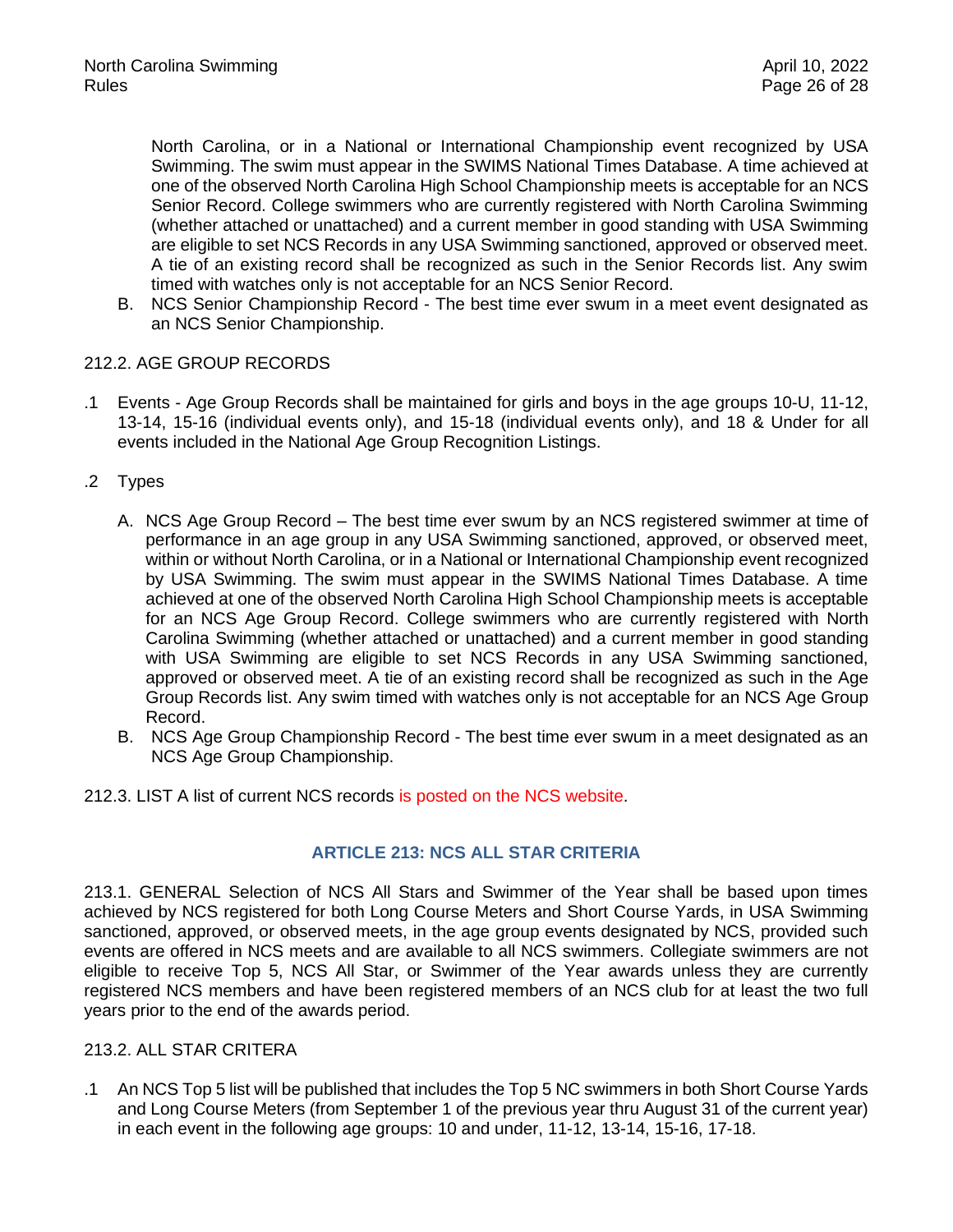- .2 Each NCS swimmer who individually achieves at least one USA National Age Group Recognition Top 10 Time is an NCS All Star.
- .3 Each NCS swimmer who achieves NC Top-5 "AAAA" times in two or more of the following categories: distance freestyle, sprint freestyle, backstroke, butterfly, breaststroke, or individual medley for Short Course Yards is an NCS All Star upon verification by the NCS All Star Committee. The recognition period will begin September 1 of the previous year and end August 31 of the current year.
- .4 Each NCS swimmer who achieves NC Top-5 "AAAA" times in two or more of the following categories: distance freestyle, sprint freestyle, backstroke, butterfly, breaststroke, or individual medley for Long Course Meters is an NCS All Star upon verification by the NCS All Star Committee. The recognition period will begin September 1 of the previous year and end August 31 of the current year.
- .5 Three male and three female swimmers will be selected as NCS Open Water All-Stars by the Open Water Committee in each of the following age groups: 10 and Under, 11-12, 13-14, and 15-18. Selection will be based on a policy established by the Open Water Committee and published in the NCS Policies and Procedures.

213.3. ADDITIONAL ALL-STAR CRITERIA AND DESCRIPTION

- .1 All Star lists shall be published at the NCS banquet for Short Course Yards and Long Course Meters
- .2 Distance Freestyle (Freestyle events 400 and longer for 17-18, 15-16, and 13-14; 200 and longer for 11-12 and 10&Under) and Sprint Freestyle (Freestyle events 200 and shorter for 17-18, 15-16, and 13-14; 100 and shorter for 11-12 and 10&Under) are considered distinct 'strokes' for the purposes of this Article, along with Backstroke, Breaststroke, Butterfly, and Individual Medley.
- .3 The NCS All Star Committee is responsible for publishing the NCS All-Star Criteria.
- 213.4. NCS SWIMMER OF THE YEAR CRITERIA
- .1 The swimmer who has achieved the highest national ranking (in either Short Course Yards or Long Course Meters) within the following age groups (both male and female) between September 1 of the previous year and August 31 of the current year will be named as NCS Swimmer of the Year: 11-12, 13-14, 15-16, 17-18.
- <span id="page-26-0"></span>.2 In the event of a tie, the swimmer who has the next highest-ranking event will be given the award.

# **ARTICLE 214: MISCELLANEOUS**

214.1 ENDOWMENT FUNDS USE - NCS may, by action of the Board of Directors or the House of Delegates, designate, receive and accept, or otherwise acquire property or funds or any interest therein in the form of set asides, gifts, grants, contributions, and testamentary transfers. NCS use of such property and funds shall be limited to expenditures of its income only for NCS exempt purposes in furtherance of its support of, or to benefit, NCS athletes and NCS programs while retaining the principal thereof as an endowment to further such purposes.

.1 GENERAL ENDOWMENT FUND - NCS shall maintain a permanent General Endowment Fund. The principal of which shall be kept intact. Transfers from the endowment fund shall be made in accordance